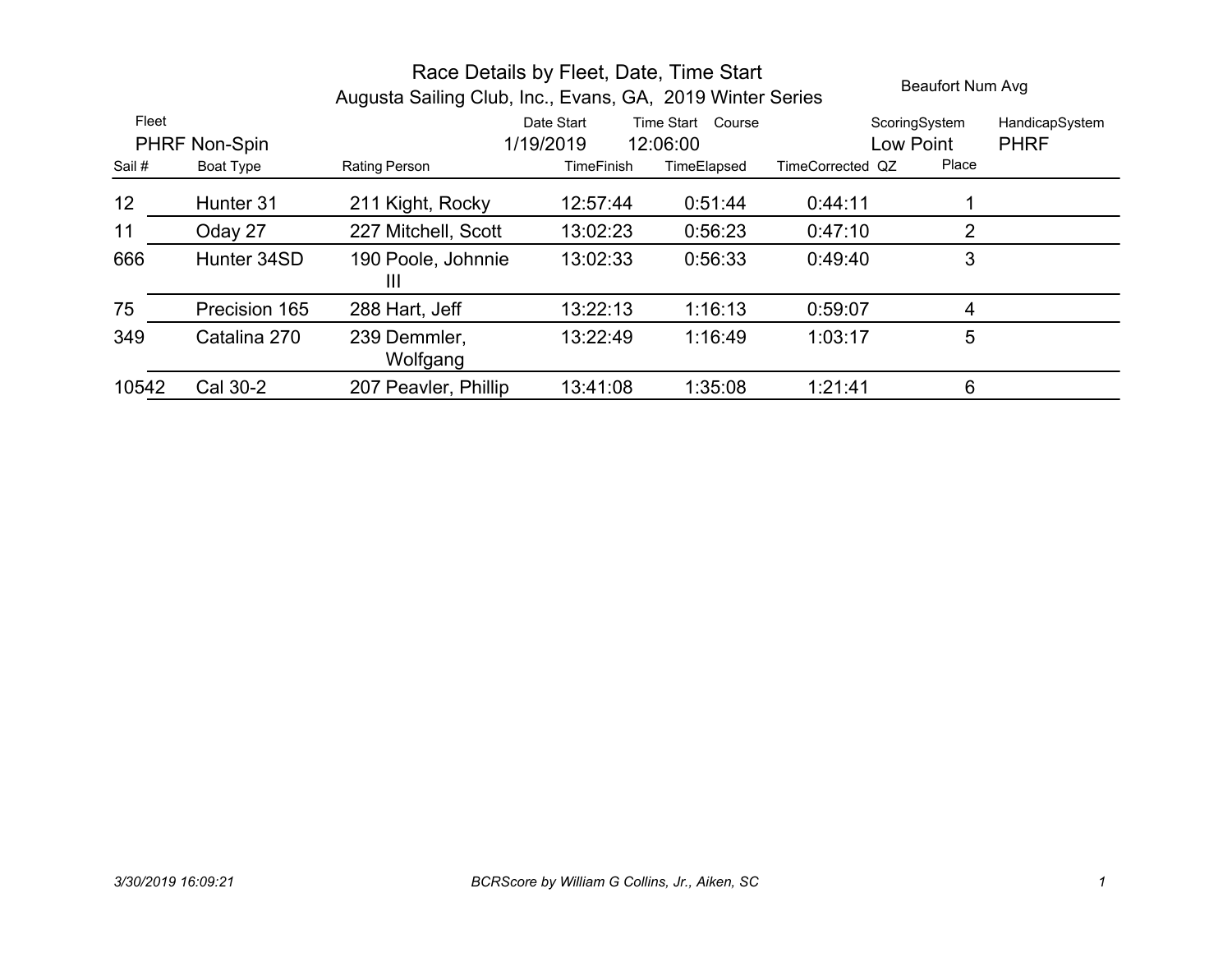|                 | Beaufort Num Avg     |                          |                   |                      |                  |                |                |
|-----------------|----------------------|--------------------------|-------------------|----------------------|------------------|----------------|----------------|
| Fleet           |                      |                          | Date Start        | Time Start<br>Course |                  | ScoringSystem  | HandicapSystem |
|                 | <b>PHRF Non-Spin</b> |                          | 1/19/2019         | 13:51                |                  | Low Point      | <b>PHRF</b>    |
| Sail#           | Boat Type            | <b>Rating Person</b>     | <b>TimeFinish</b> | TimeElapsed          | TimeCorrected QZ | Place          |                |
| 12 <sub>2</sub> | Hunter 31            | 211 Kight, Rocky         | 14:43:08          | 0:52:08              | 0:44:32          |                |                |
| 666             | Hunter 34SD          | 190 Poole, Johnnie<br>Ш  | 14:45:01          | 0:54:01              | 0:47:27          | $\overline{2}$ |                |
| 75              | Precision 165        | 288 Hart, Jeff           | 14:52:58          | 1:01:58              | 0:48:04          | 3              |                |
| 11              | Oday 27              | 227 Mitchell, Scott      | 14:53:25          | 1:02:25              | 0:52:13          | 4              |                |
| 10542           | Cal 30-2             | 207 Peavler, Phillip     | 15:05:10          | 1:14:10              | 1:03:41          | 5              |                |
| 349             | Catalina 270         | 239 Demmler,<br>Wolfgang | 15:10:42          | 1:19:42              | 1:05:40          | 6              |                |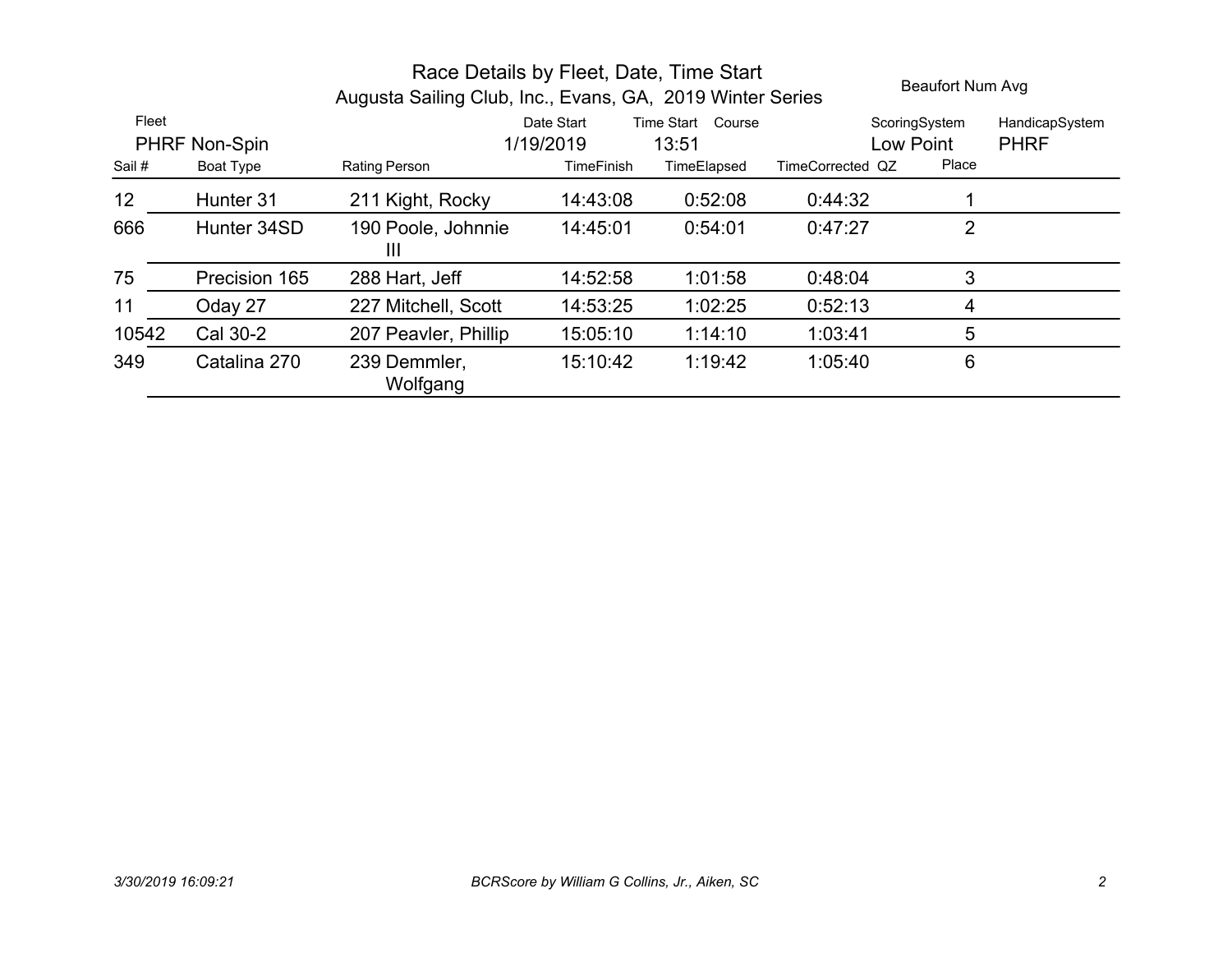| Race Details by Fleet, Date, Time Start<br>Beaufort Num Avg 2<br>Augusta Sailing Club, Inc., Evans, GA, 2019 Winter Series |               |                                      |                                                            |             |                  |                            |                               |  |
|----------------------------------------------------------------------------------------------------------------------------|---------------|--------------------------------------|------------------------------------------------------------|-------------|------------------|----------------------------|-------------------------------|--|
| Fleet<br>PHRF Non-Spin                                                                                                     |               |                                      | Time Start<br>Course<br>Date Start<br>2/2/2019<br>12:06:00 |             |                  | ScoringSystem<br>Low Point | HandicapSystem<br><b>PHRF</b> |  |
| Sail#                                                                                                                      | Boat Type     | Rating Person                        | <b>TimeFinish</b>                                          | TimeElapsed | TimeCorrected QZ | Place                      |                               |  |
| 11                                                                                                                         | Oday 27       | 227 Mitchell, Scott                  | 12:30:45                                                   | 0.24.45     | 0:20:42          |                            |                               |  |
| 12 <sub>2</sub>                                                                                                            | Hunter 31     | 211 Kight, Rocky                     | 12:31:56                                                   | 0:25:56     | 0:22:09          | 2                          |                               |  |
| 666                                                                                                                        | Hunter 34SD   | 190 Poole, Johnnie<br>$\mathbf{III}$ | 12:31:30                                                   | 0:25:30     | 0:22:24          | 3                          |                               |  |
| 349                                                                                                                        | Catalina 270  | 239 Demmler,<br>Wolfgang             | 12:36:54                                                   | 0:30:54     | 0:25:27          | 4                          |                               |  |
| 75                                                                                                                         | Precision 165 | 288 Hart, Jeff                       | 12:44:12                                                   | 0:38:12     | 0:29:38          | 5                          |                               |  |
| 10542                                                                                                                      | Cal 30-2      | 207 Peavler, Phillip                 | 12:44:11                                                   | 0:38:11     | 0.32:47          | 6                          |                               |  |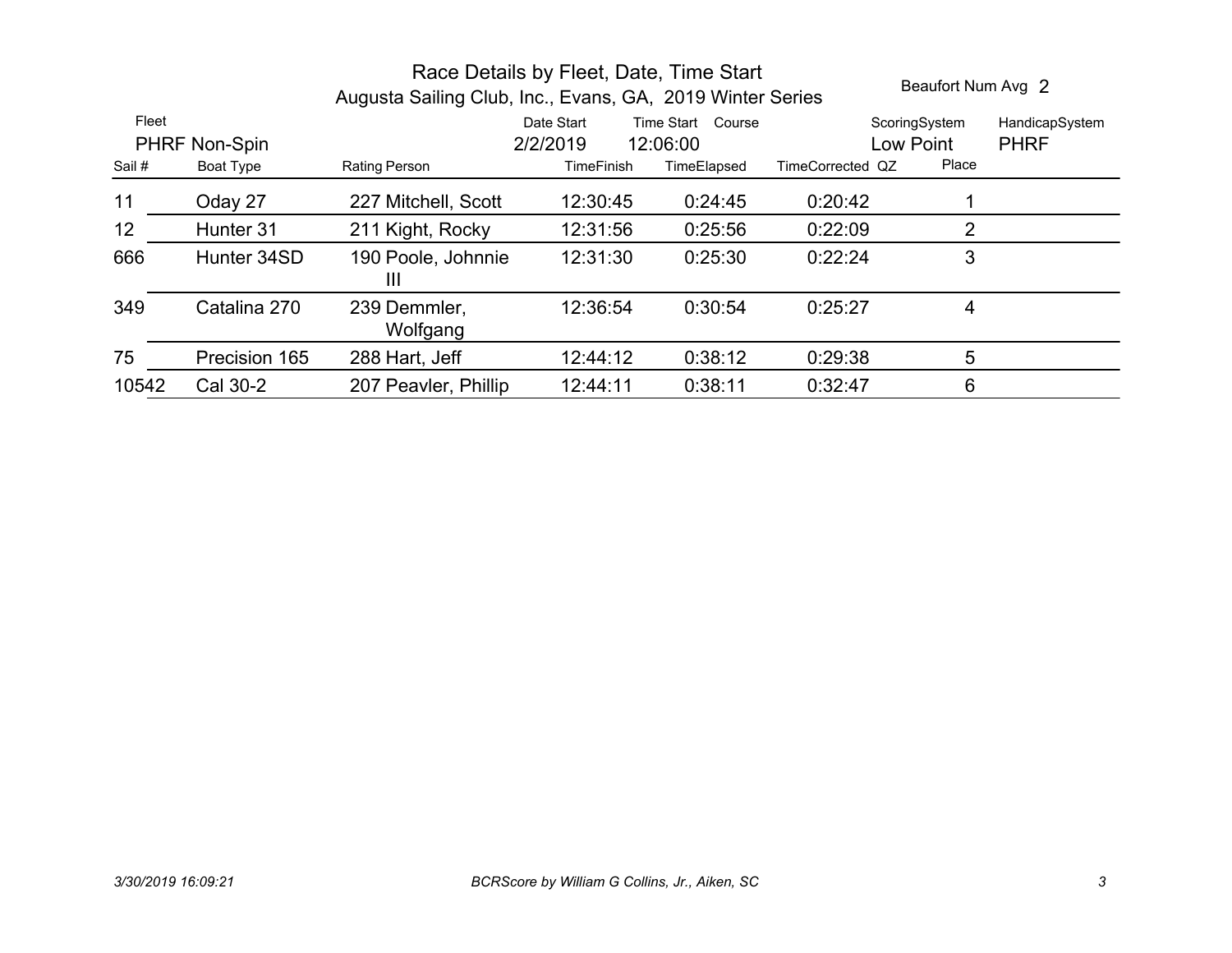| Race Details by Fleet, Date, Time Start<br>Augusta Sailing Club, Inc., Evans, GA, 2019 Winter Series |               |                          |                   |                   |                  | Beaufort Num Avg |                |  |
|------------------------------------------------------------------------------------------------------|---------------|--------------------------|-------------------|-------------------|------------------|------------------|----------------|--|
| Fleet                                                                                                |               |                          | Date Start        | Time Start Course |                  | ScoringSystem    | HandicapSystem |  |
|                                                                                                      | PHRF Non-Spin |                          | 2/2/2019          | 12:57:00          |                  | Low Point        | <b>PHRF</b>    |  |
| Sail#                                                                                                | Boat Type     | <b>Rating Person</b>     | <b>TimeFinish</b> | TimeElapsed       | TimeCorrected QZ | Place            |                |  |
| 666                                                                                                  | Hunter 34SD   | 190 Poole, Johnnie<br>Ш  | 13:49:51          | 0:52:51           | 0:46:25          |                  |                |  |
| 12 <sub>2</sub>                                                                                      | Hunter 31     | 211 Kight, Rocky         | 13:51:53          | 0:54:53           | 0:46:53          | 2                |                |  |
| 11                                                                                                   | Oday 27       | 227 Mitchell, Scott      | 13:53:15          | 0:56:15           | 0:47:03          | 3                |                |  |
| 10542                                                                                                | Cal 30-2      | 207 Peavler, Phillip     | 13:59:09          | 1:02:09           | 0:53:22          | 4                |                |  |
| 75                                                                                                   | Precision 165 | 288 Hart, Jeff           | 14:06:36          | 1:09:36           | 0:53:59          | 5                |                |  |
| 349                                                                                                  | Catalina 270  | 239 Demmler,<br>Wolfgang | 14:07:20          | 1:10:20           | 0:57:57          | 6                |                |  |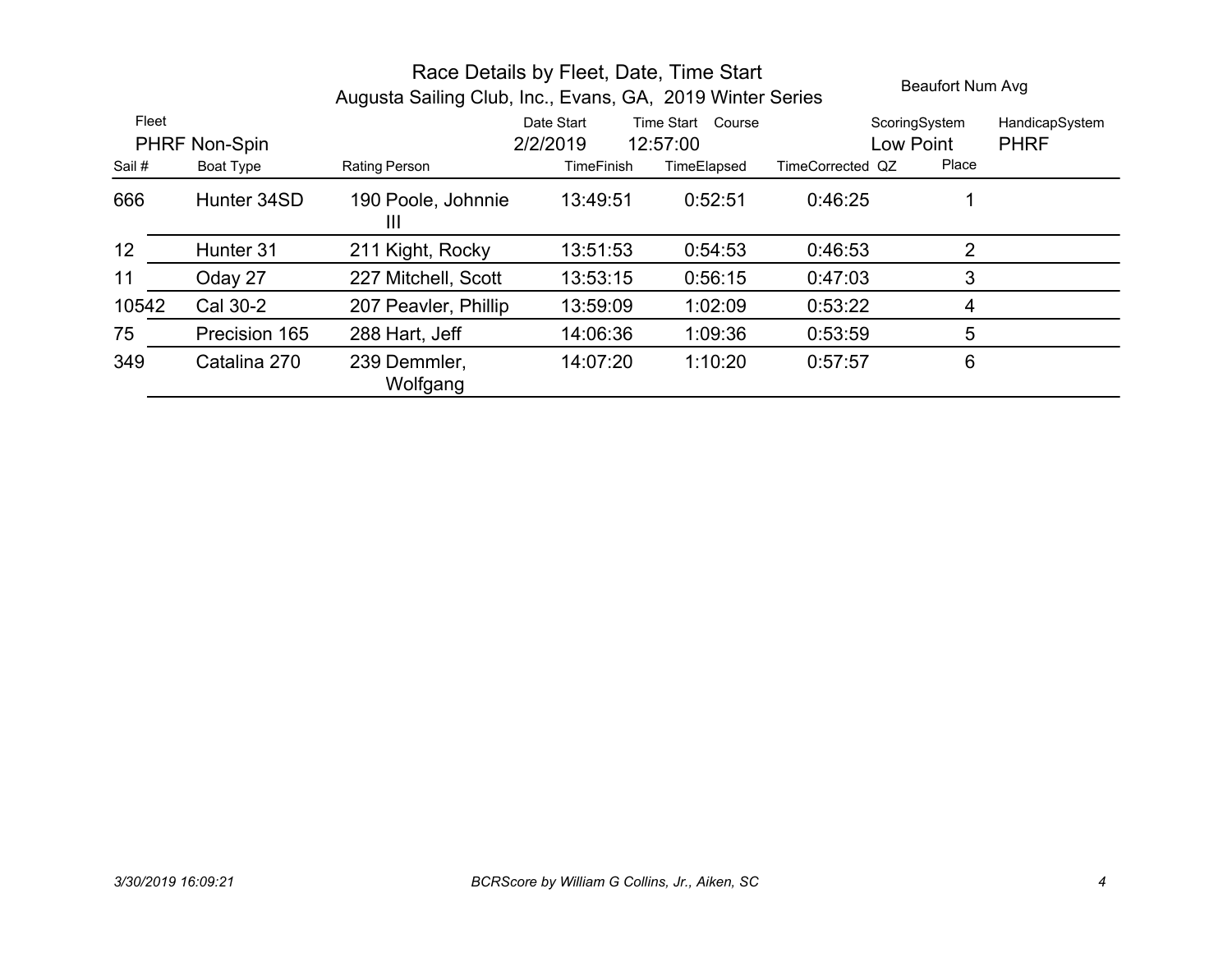|       |               | Beaufort Num Avg 2       |                   |                   |                  |                |                |
|-------|---------------|--------------------------|-------------------|-------------------|------------------|----------------|----------------|
| Fleet |               |                          | Date Start        | Time Start Course |                  | ScoringSystem  | HandicapSystem |
|       | PHRF Non-Spin |                          | 2/2/2019          | 14:36:00          |                  | Low Point      | <b>PHRF</b>    |
| Sail# | Boat Type     | Rating Person            | <b>TimeFinish</b> | TimeElapsed       | TimeCorrected QZ | Place          |                |
| 12    | Hunter 31     | 211 Kight, Rocky         | 15:05:50          | 0:29:50           | 0:25:29          |                |                |
| 11    | Oday 27       | 227 Mitchell, Scott      | 15:08:30          | 0:32:30           | 0:27:11          | $\overline{2}$ |                |
| 75    | Precision 165 | 288 Hart, Jeff           | 15:18:23          | 0:42:23           | 0:32:52          | 3              |                |
| 666   | Hunter 34SD   | 190 Poole, Johnnie<br>Ш  | 15:13:49          | 0:37:49           | 0:33:13          | 4              |                |
| 10542 | Cal 30-2      | 207 Peavler, Phillip     | 15:15:11          | 0:39:11           | 0:33:39          | 5              |                |
| 349   | Catalina 270  | 239 Demmler,<br>Wolfgang | 15:21:04          | 0:45:04           | 0:37:08          | 6              |                |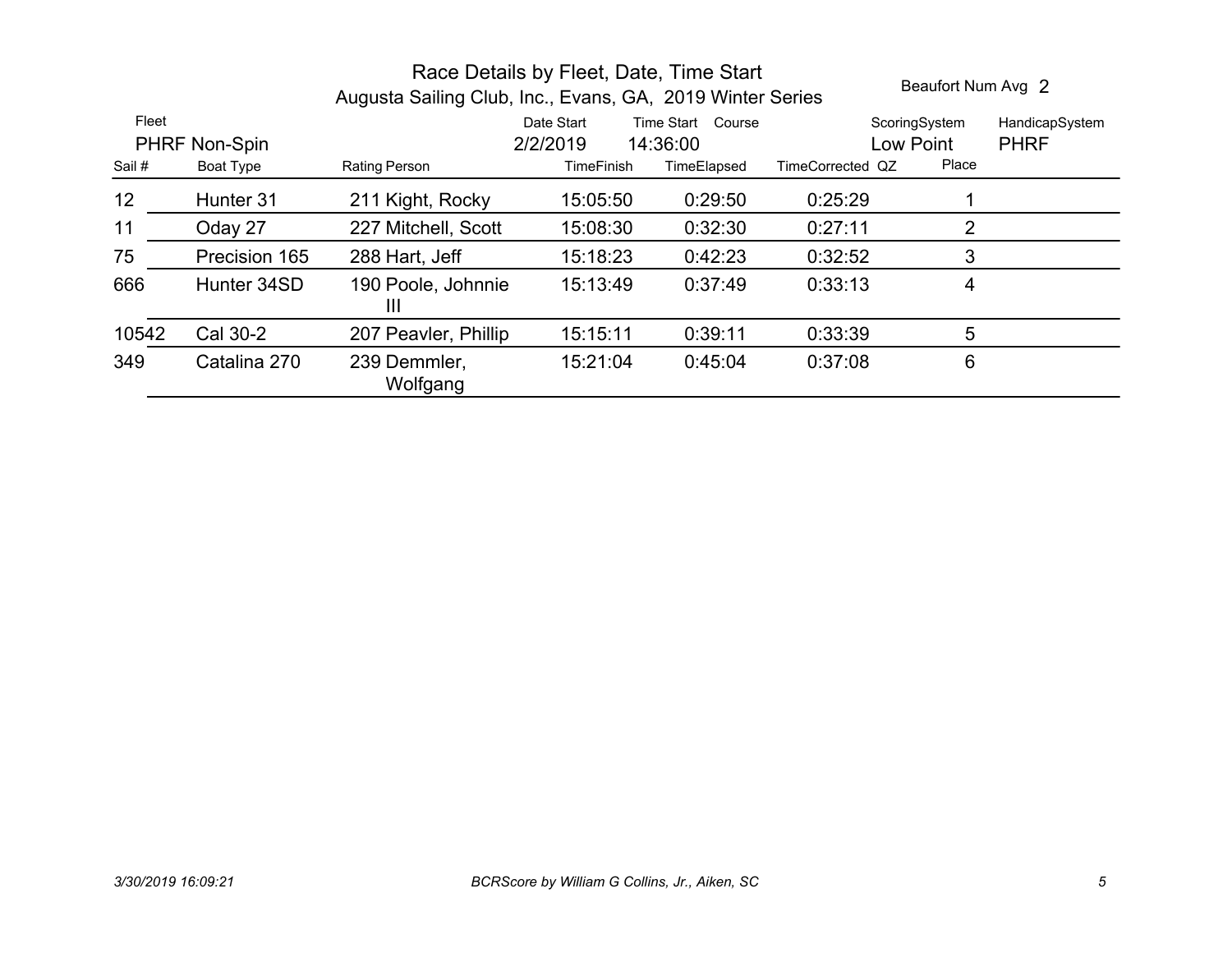|       | Beaufort Num Avg 3 |                                      |                   |             |                  |               |                |
|-------|--------------------|--------------------------------------|-------------------|-------------|------------------|---------------|----------------|
| Fleet |                    | Time Start<br>Date Start<br>Course   |                   |             |                  | ScoringSystem | HandicapSystem |
|       | PHRF Non-Spin      |                                      | 2/16/2019         | 12:00:00    |                  | Low Point     | <b>PHRF</b>    |
| Sail# | Boat Type          | Rating Person                        | <b>TimeFinish</b> | TimeElapsed | TimeCorrected QZ | Place         |                |
| 11    | Oday 27            | 227 Mitchell, Scott                  | 12:34:22          | 0:34:22     | 0:28:45          |               |                |
| 12    | Hunter 31          | 211 Kight, Rocky                     | 12:33:42          | 0:33:42     | 0:28:47          | 2             |                |
| 666   | Hunter 34SD        | 190 Poole, Johnnie<br>$\mathbf{III}$ | 12:35:44          | 0:35:44     | 0:31:23          | 3             |                |
| 75    | Precision 165      | 288 Hart, Jeff                       | 12:45:31          | 0:45:31     | 0:35:18          | 4             |                |
| 10542 | Cal 30-2           | 207 Peavler, Phillip                 | 12:46:49          | 0:46:49     | 0:40:12          | 5             |                |
| 349   | Catalina 270       | 239 Demmler,<br>Wolfgang             | 12:48:56          | 0:48:56     | 0:40:19          | 6             |                |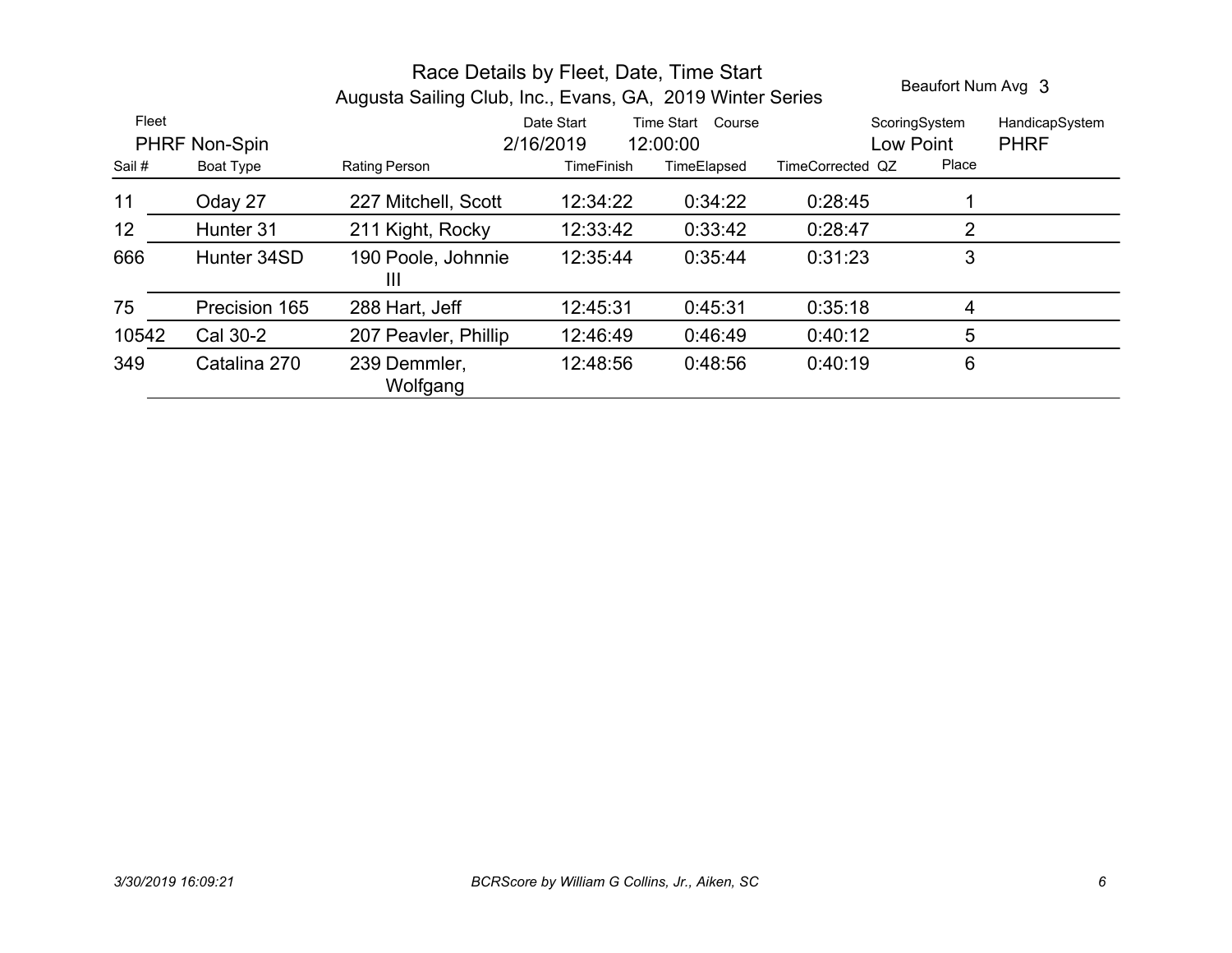|       |               | Race Details by Fleet, Date, Time Start<br>Augusta Sailing Club, Inc., Evans, GA, 2019 Winter Series | Beaufort Num Avg 3 |                      |                  |               |                |
|-------|---------------|------------------------------------------------------------------------------------------------------|--------------------|----------------------|------------------|---------------|----------------|
| Fleet |               |                                                                                                      | Date Start         | Time Start<br>Course |                  | ScoringSystem | HandicapSystem |
|       | PHRF Non-Spin |                                                                                                      | 2/16/2019          | 13:11:00             |                  | Low Point     | <b>PHRF</b>    |
| Sail# | Boat Type     | Rating Person                                                                                        | TimeFinish         | TimeElapsed          | TimeCorrected QZ | Place         |                |
| 12    | Hunter 31     | 211 Kight, Rocky                                                                                     | 13:55:55           | 0:44:55              | 0:38:22          |               |                |
| 11    | Oday 27       | 227 Mitchell, Scott                                                                                  | 13:57:01           | 0:46:01              | 0:38:30          | 2             |                |
| 666   | Hunter 34SD   | 190 Poole, Johnnie<br>Ш                                                                              | 13:59:23           | 0:48:23              | 0:42:30          | 3             |                |
| 75    | Precision 165 | 288 Hart, Jeff                                                                                       | 14:09:50           | 0:58:50              | 0:45:38          | 4             |                |
| 349   | Catalina 270  | 239 Demmler,<br>Wolfgang                                                                             | 14:15:11           | 1:04:11              | 0.52.53          | 5             |                |
| 10542 | Cal 30-2      | 207 Peavler, Phillip                                                                                 | 14:14:31           | 1:03:31              | 0.54:32          | 6             |                |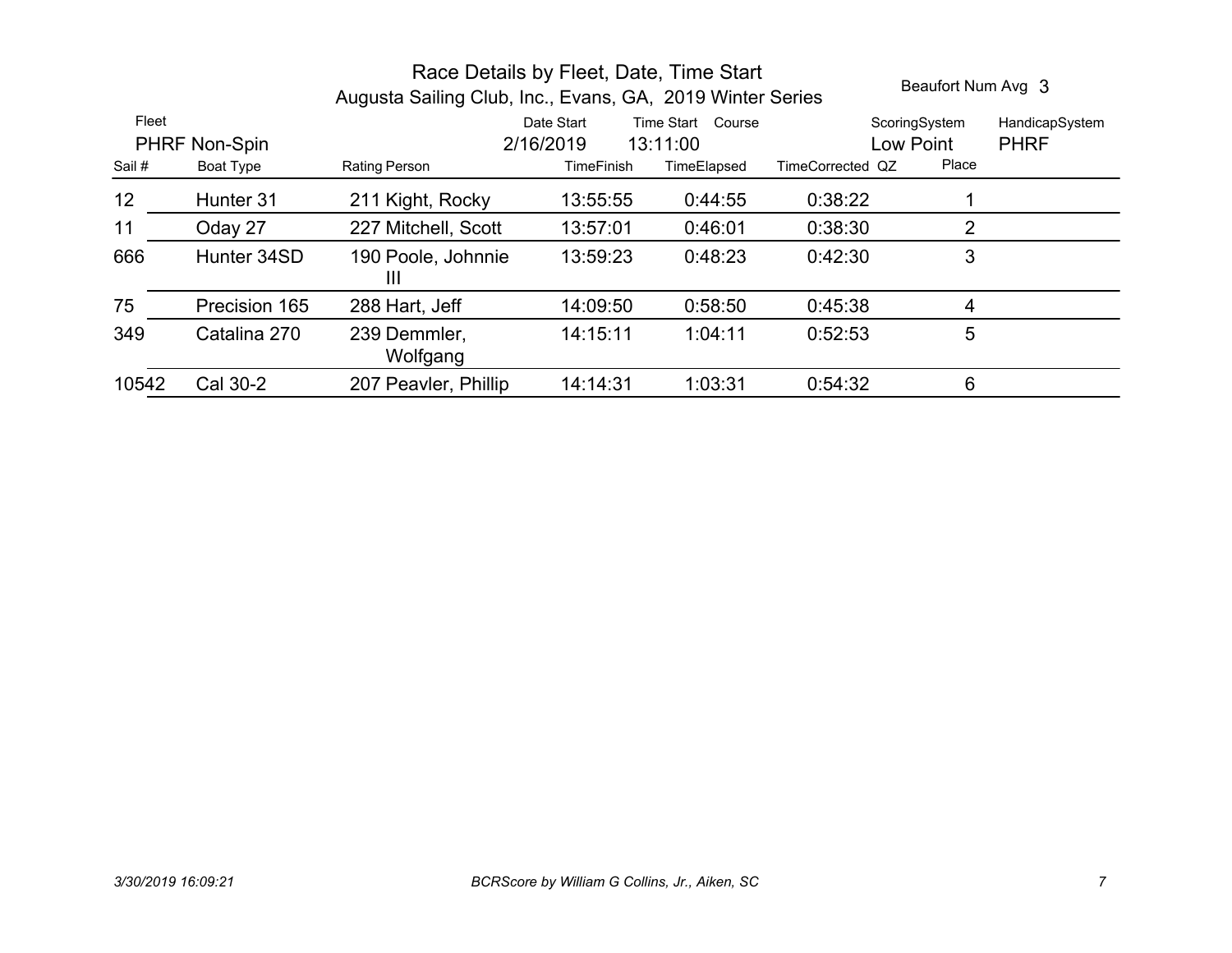|       |                            | Beaufort Num Avg 3       |                         |                         |                  |                    |                |
|-------|----------------------------|--------------------------|-------------------------|-------------------------|------------------|--------------------|----------------|
| Fleet |                            |                          | Date Start              | Time Start<br>Course    |                  | ScoringSystem      | HandicapSystem |
| Sail# | PHRF Non-Spin<br>Boat Type | Rating Person            | 2/16/2019<br>TimeFinish | 14:32:00<br>TimeElapsed | TimeCorrected QZ | Low Point<br>Place | <b>PHRF</b>    |
| 12    | Hunter 31                  | 211 Kight, Rocky         | 15:11:56                | 0:39:56                 | 0:34:07          |                    |                |
| 11    | Oday 27                    | 227 Mitchell, Scott      | 15:15:13                | 0:43:13                 | 0:36:09          | 2                  |                |
| 666   | Hunter 34SD                | 190 Poole, Johnnie<br>Ш  | 15:13:40                | 0:41:40                 | 0:36:36          | 3                  |                |
| 75    | Precision 165              | 288 Hart, Jeff           | 15:21:04                | 0:49:04                 | 0.38:04          | 4                  |                |
| 349   | Catalina 270               | 239 Demmler,<br>Wolfgang | 15:24:18                | 0:52:18                 | 0.43.05          | 5                  |                |
| 10542 | Cal 30-2                   | 207 Peavler, Phillip     | 15:28:57                | 0:56:57                 | 0.48.54          | 6                  |                |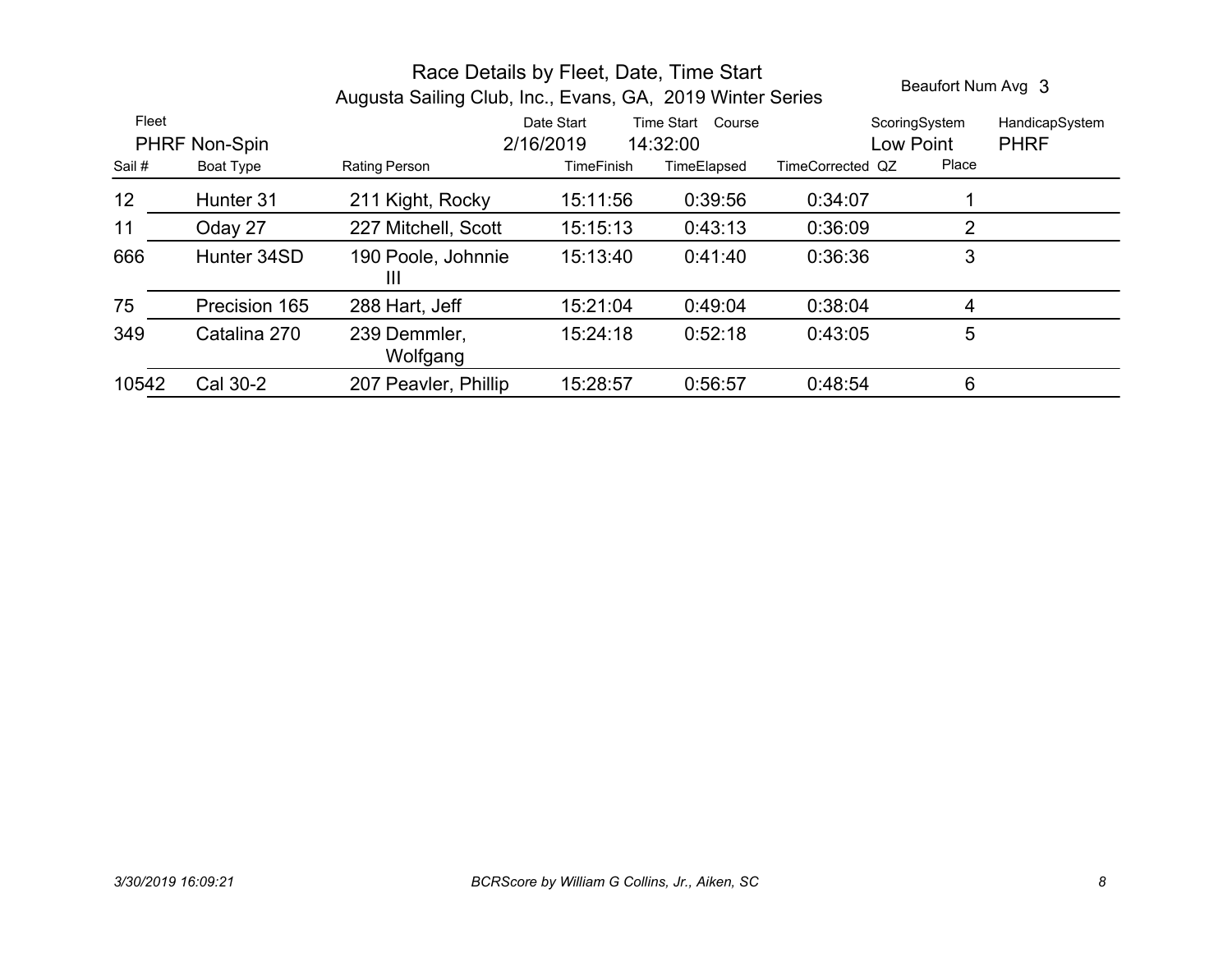|        | Beaufort Num Avg 0 |                                      |                        |                               |                  |                            |                               |
|--------|--------------------|--------------------------------------|------------------------|-------------------------------|------------------|----------------------------|-------------------------------|
| Fleet  | PHRF Non-Spin      |                                      | Date Start<br>3/2/2019 | Time Start Course<br>12:06:00 |                  | ScoringSystem<br>Low Point | HandicapSystem<br><b>PHRF</b> |
| Sail # | Boat Type          | Rating Person                        | <b>TimeFinish</b>      | TimeElapsed                   | TimeCorrected QZ | Place                      |                               |
| 12     | Hunter 31          | 211 Kight, Rocky                     | 13:01:23               | 0:55:23                       | 0.47:18          |                            |                               |
| 11     | Oday 27            | 227 Mitchell, Scott                  | 13:03:24               | 0:57:24                       | 0:48:01          | 2                          |                               |
| 666    | Hunter 34SD        | 190 Poole, Johnnie<br>$\mathbf{III}$ | 13:17:44               | 1:11:44                       | 1:03:01          | 3                          |                               |
| 10542  | Cal 30-2           | 207 Peavler, Phillip                 |                        | 90000:00:00                   | 90000:00:00 DNF  | 6                          |                               |
| 349    | Catalina 270       | 239 Demmler,<br>Wolfgang             |                        | 90000:00:00                   | 90000:00:00 DNF  | 6                          |                               |
| 75     | Precision 165      | 288 Hart, Jeff                       |                        | 90000:00:00                   | 90000:00:00 DNC  |                            |                               |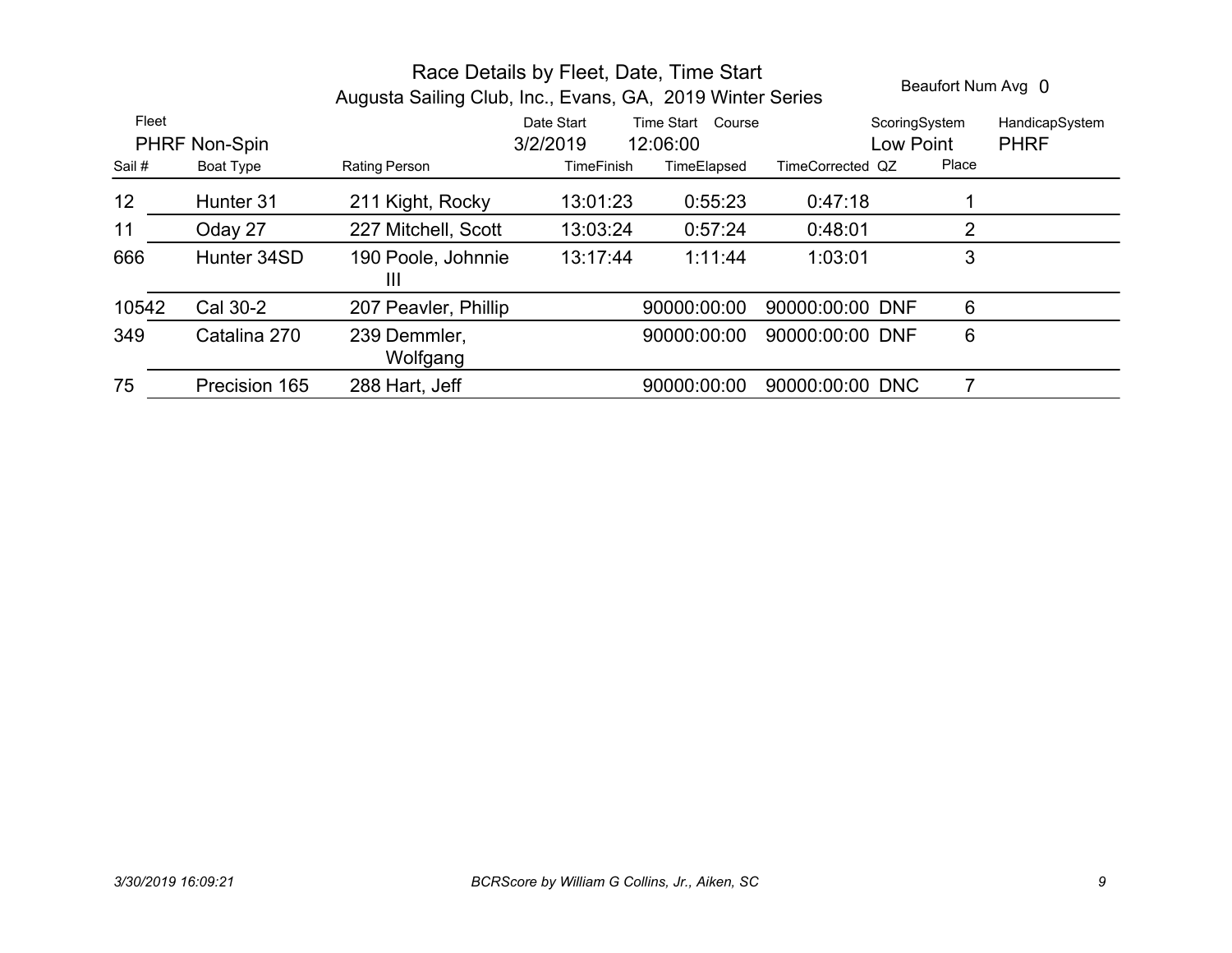| Race Details by Fleet, Date, Time Start<br>Augusta Sailing Club, Inc., Evans, GA, 2019 Winter Series |               |                                      |                                                             |             |                  |                            | Beaufort Num Avg 3            |  |
|------------------------------------------------------------------------------------------------------|---------------|--------------------------------------|-------------------------------------------------------------|-------------|------------------|----------------------------|-------------------------------|--|
| Fleet<br>PHRF Non-Spin                                                                               |               |                                      | Time Start<br>Course<br>Date Start<br>3/16/2019<br>12:00:00 |             |                  | ScoringSystem<br>Low Point | HandicapSystem<br><b>PHRF</b> |  |
| Sail#                                                                                                | Boat Type     | <b>Rating Person</b>                 | <b>TimeFinish</b>                                           | TimeElapsed | TimeCorrected QZ | Place                      |                               |  |
| 12 <sub>2</sub>                                                                                      | Hunter 31     | 211 Kight, Rocky                     | 12:23:08                                                    | 0:23:08     | 0:19:46          |                            |                               |  |
| 666                                                                                                  | Hunter 34SD   | 190 Poole, Johnnie<br>$\mathbf{III}$ | 12:24:16                                                    | 0:24:16     | 0:21:19          | 2                          |                               |  |
| 11                                                                                                   | Oday 27       | 227 Mitchell, Scott                  | 12:27:11                                                    | 0:27:11     | 0.22:44          | 3                          |                               |  |
| 75                                                                                                   | Precision 165 | 288 Hart, Jeff                       | 12:32:07                                                    | 0:32:07     | 0:24:55          | 4                          |                               |  |
| 349                                                                                                  | Catalina 270  | 239 Demmler,<br>Wolfgang             | 12:45:47                                                    | 0:45:47     | 0:37:43          | 5                          |                               |  |
| 10542                                                                                                | Cal 30-2      | 207 Peavler, Phillip                 |                                                             | 90000:00:00 | 90000:00:00 DNC  |                            |                               |  |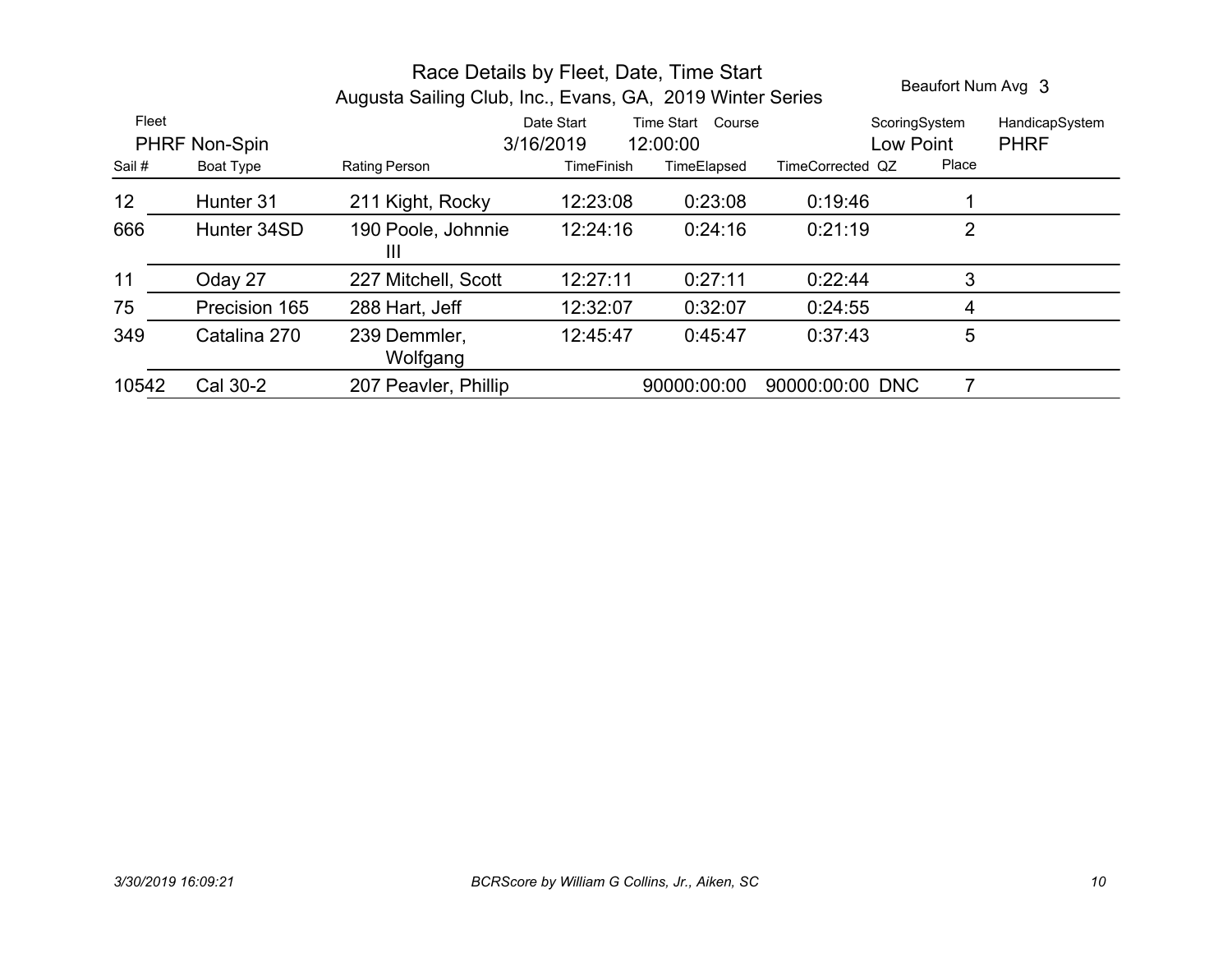|       | Beaufort Num Avg 3 |                          |                   |                      |                  |               |                |
|-------|--------------------|--------------------------|-------------------|----------------------|------------------|---------------|----------------|
| Fleet |                    |                          | Date Start        | Time Start<br>Course |                  | ScoringSystem | HandicapSystem |
|       | PHRF Non-Spin      |                          | 3/16/2019         | 13:08:00             |                  | Low Point     | <b>PHRF</b>    |
| Sail# | Boat Type          | Rating Person            | <b>TimeFinish</b> | TimeElapsed          | TimeCorrected QZ | Place         |                |
| 12    | Hunter 31          | 211 Kight, Rocky         | 13:40:17          | 0:32:17              | 0.27:34          |               |                |
| 11    | Oday 27            | 227 Mitchell, Scott      | 13:41:35          | 0:33:35              | 0:28:06          | 2             |                |
| 75    | Precision 165      | 288 Hart, Jeff           | 13:49:26          | 0:41:26              | 0:32:08          | 3             |                |
| 666   | Hunter 34SD        | 190 Poole, Johnnie<br>Ш  | 13:48:30          | 0:40:30              | 0.35.34          | 4             |                |
| 349   | Catalina 270       | 239 Demmler,<br>Wolfgang | 13:53:09          | 0:45:09              | 0:37:12          | 5             |                |
| 10542 | Cal 30-2           | 207 Peavler, Phillip     |                   | 90000:00:00          | 90000:00:00 DNC  |               |                |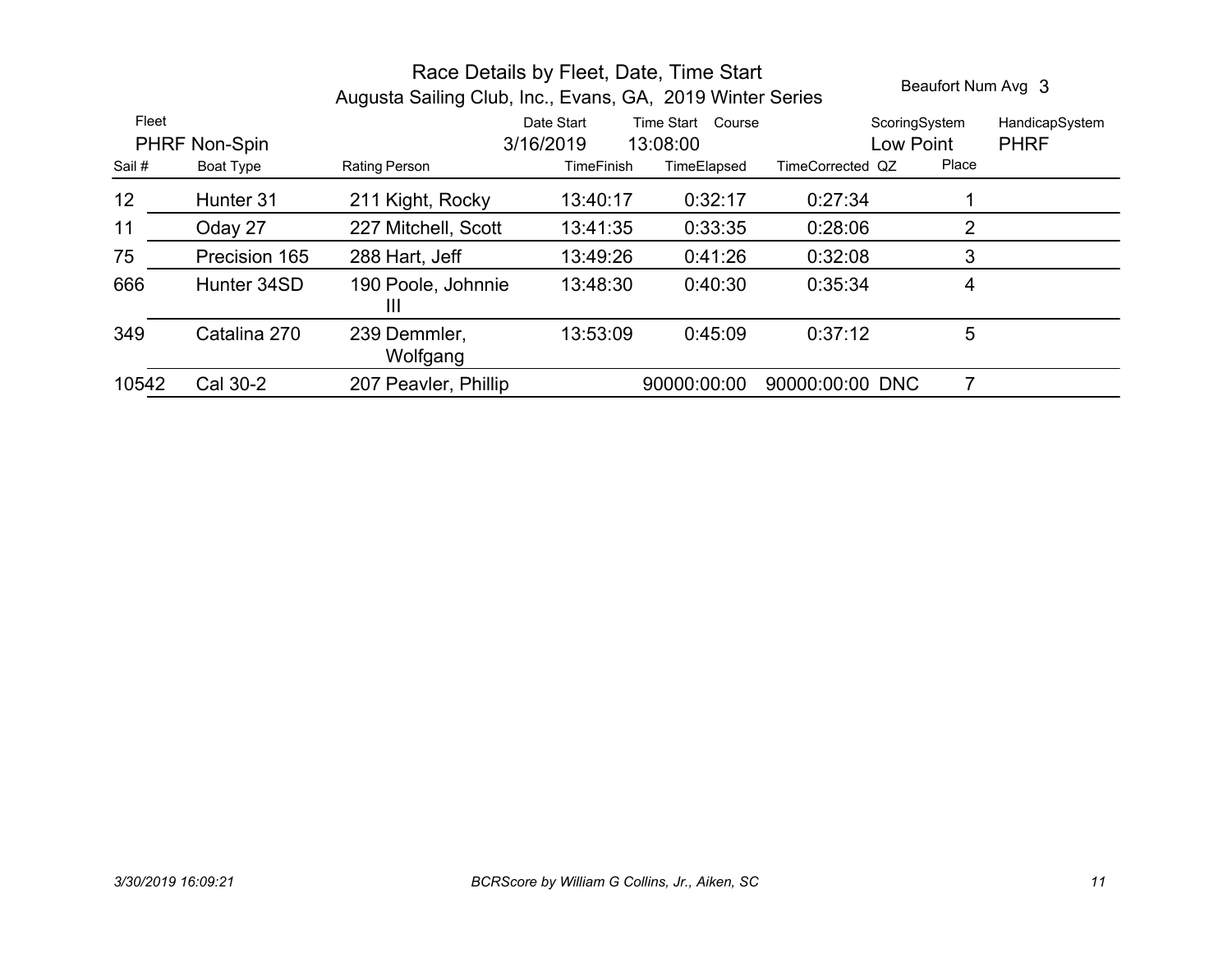|                               |               |                                                             | Beaufort Num Avg 3 |             |                  |                            |                               |
|-------------------------------|---------------|-------------------------------------------------------------|--------------------|-------------|------------------|----------------------------|-------------------------------|
| Fleet<br><b>PHRF Non-Spin</b> |               | Date Start<br>Time Start<br>Course<br>3/16/2019<br>14:15:00 |                    |             |                  | ScoringSystem<br>Low Point | HandicapSystem<br><b>PHRF</b> |
| Sail#                         | Boat Type     | Rating Person                                               | <b>TimeFinish</b>  | TimeElapsed | TimeCorrected QZ | Place                      |                               |
| 12                            | Hunter 31     | 211 Kight, Rocky                                            | 15:11:34           | 0.56:34     | 0:48:19          |                            |                               |
| 11                            | Oday 27       | 227 Mitchell, Scott                                         | 15:13:18           | 0:58:18     | 0.48.46          | 2                          |                               |
| 666                           | Hunter 34SD   | 190 Poole, Johnnie<br>$\mathbf{III}$                        | 15:14:43           | 0:59:43     | 0.52:27          | 3                          |                               |
| 349                           | Catalina 270  | 239 Demmler,<br>Wolfgang                                    | 15:49:26           | 1:34:26     | 1:17:48          | 4                          |                               |
| 75                            | Precision 165 | 288 Hart, Jeff                                              |                    | 90000:00:00 | 90000:00:00 DNS  | 6                          |                               |
| 10542                         | Cal 30-2      | 207 Peavler, Phillip                                        |                    | 90000:00:00 | 90000:00:00 DNC  | 7                          |                               |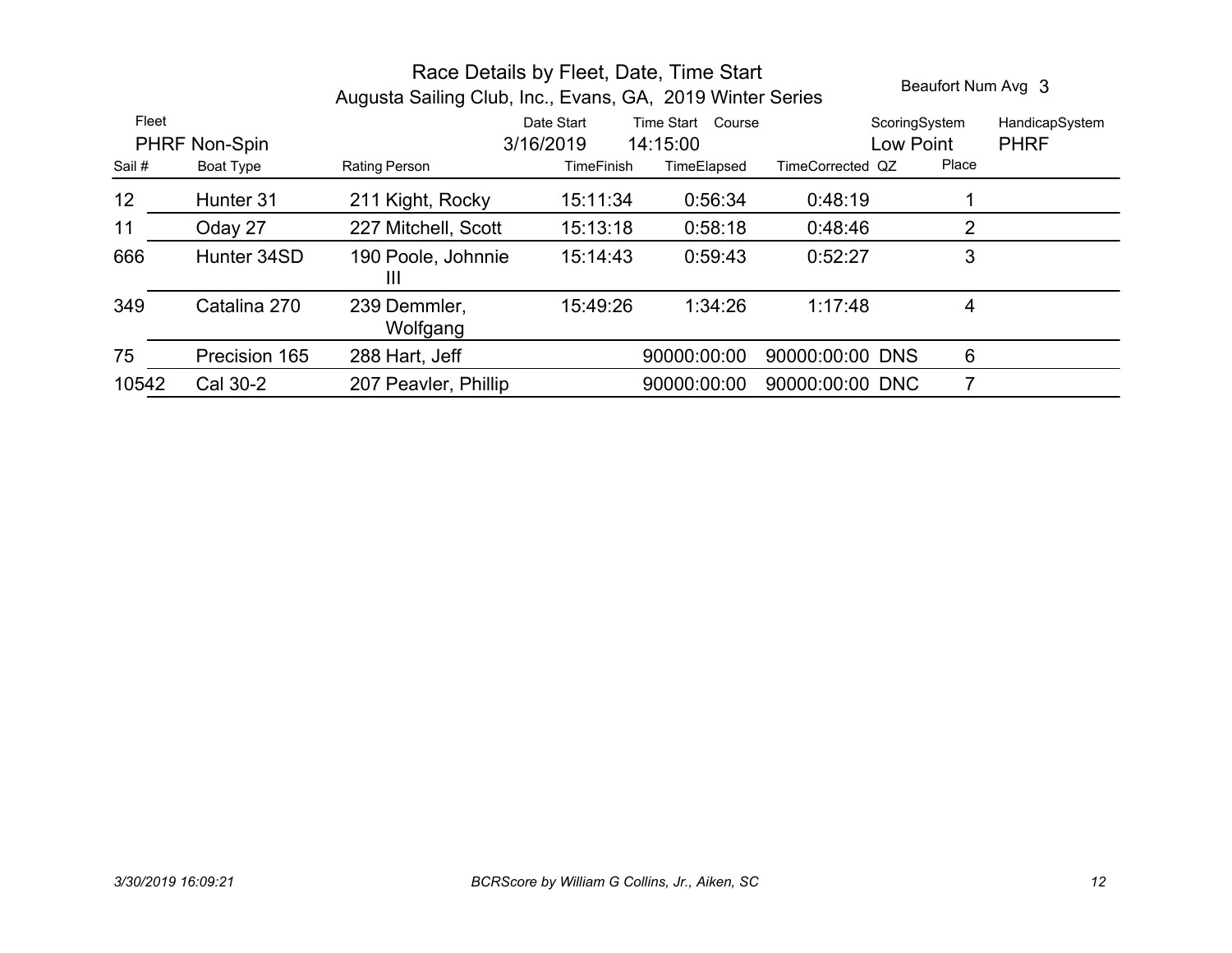|        | Beaufort Num Avg       |                               |                                                     |             |                  |           |                |
|--------|------------------------|-------------------------------|-----------------------------------------------------|-------------|------------------|-----------|----------------|
| Fleet  |                        |                               | Date Start<br>Time Start<br>Course<br>ScoringSystem |             |                  |           | HandicapSystem |
|        | PHRF Spin              |                               | 1/19/2019                                           | 12:06:00    |                  | Low Point | <b>PHRF</b>    |
| Sail # | Boat Type              | Rating Person                 | <b>TimeFinish</b>                                   | TimeElapsed | TimeCorrected QZ | Place     |                |
| 408    | Capri 25               | 177 Bowen,<br>Nathan          | 13:36:55                                            | 1:30:55     | 1:21:17          |           |                |
| 130    | <b>Henderson</b><br>30 | 45 West, Daniel               | 13:21:50                                            | 1:15:50     | 1:22:51          | 2         |                |
| 32988  | Capri 30               | 114 Claffey, Jim              | 13:32:20                                            | 1:26:20     | 1:24:31          | 3         |                |
| 545    | $J-22$                 | 178 Cathey,<br><b>Russell</b> | 13:43:40                                            | 1:37:40     | 1:27:12          | 4         |                |
| 4181   | $J-24$                 | 174 Mayne,<br>Richard         | 13:43:39                                            | 1:37:39     | 1:27:40          | 5         |                |
| 4449   | $J-24$                 | 174 Joy, Edwin                |                                                     | 90000:00:00 | 90000:00:00 DNC  | 7         |                |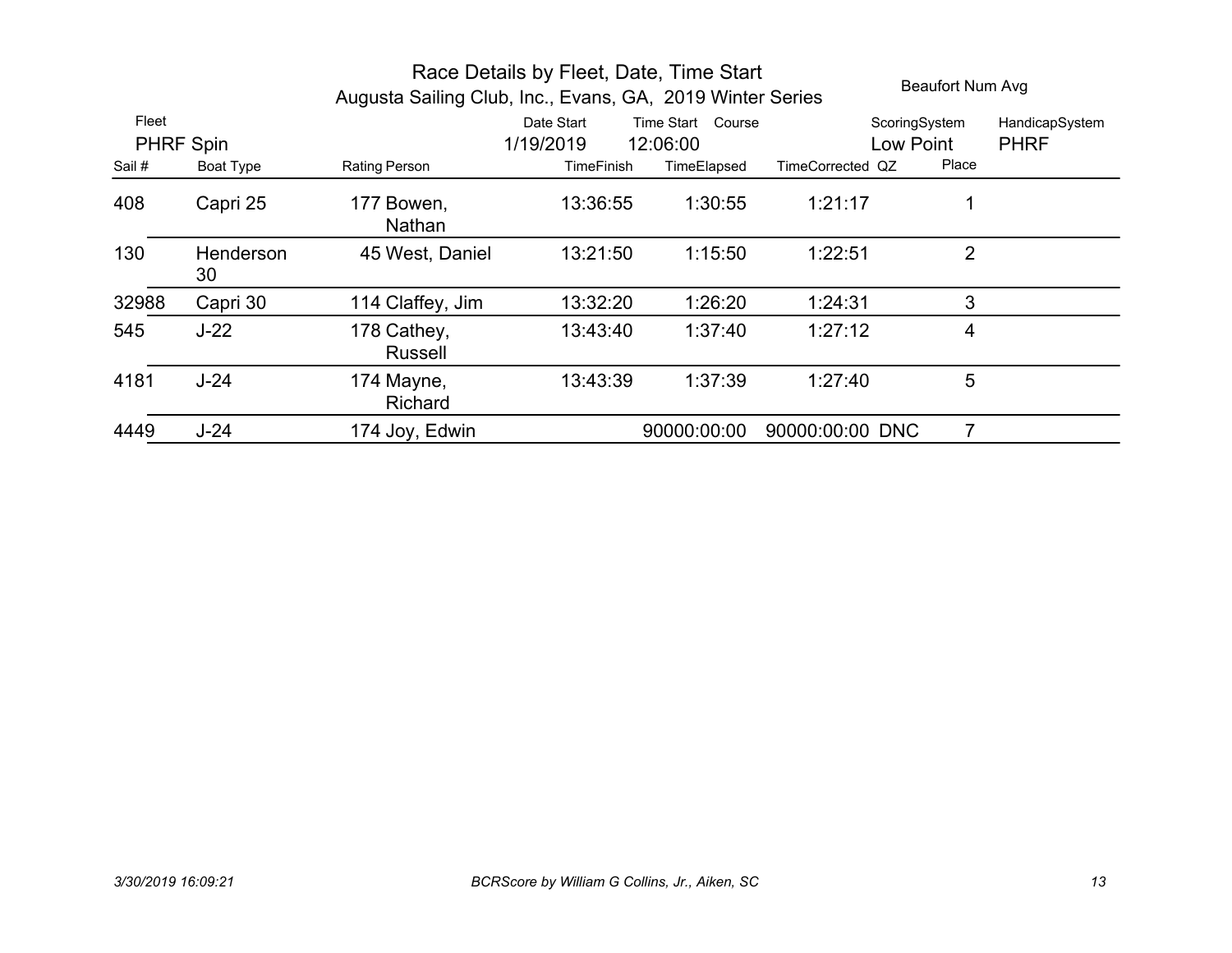|                    | Beaufort Num Avg |                        |                         |                               |                            |                |                               |
|--------------------|------------------|------------------------|-------------------------|-------------------------------|----------------------------|----------------|-------------------------------|
| Fleet<br>PHRF Spin |                  |                        | Date Start<br>1/19/2019 | Time Start Course<br>13:51:00 | ScoringSystem<br>Low Point |                | HandicapSystem<br><b>PHRF</b> |
| Sail#              | <b>Boat Type</b> | Rating Person          | <b>TimeFinish</b>       | TimeElapsed                   | TimeCorrected QZ           | Place          |                               |
| 408                | Capri 25         | 177 Bowen,<br>Nathan   | 15:14:53                | 1:23:53                       | 1:15:00                    |                |                               |
| 32988              | Capri 30         | 114 Claffey, Jim       | 15:08:36                | 1:17:36                       | 1:15:58                    | $\overline{2}$ |                               |
| 4181               | $J-24$           | 174 Mayne,<br>Richard  | 15:17:13                | 1:26:13                       | 1:17:24                    | 3              |                               |
| 545                | $J-22$           | 178 Cathey,<br>Russell | 15:20:05                | 1:29:05                       | 1:19:32                    | 4              |                               |
| 130                | Henderson<br>30  | 45 West, Daniel        | 15:04:51                | 1:13:51                       | 1:20:41                    | 5              |                               |
| 4449               | $J-24$           | 174 Joy, Edwin         |                         | 90000:00:00                   | 90000:00:00 DNC            | 7              |                               |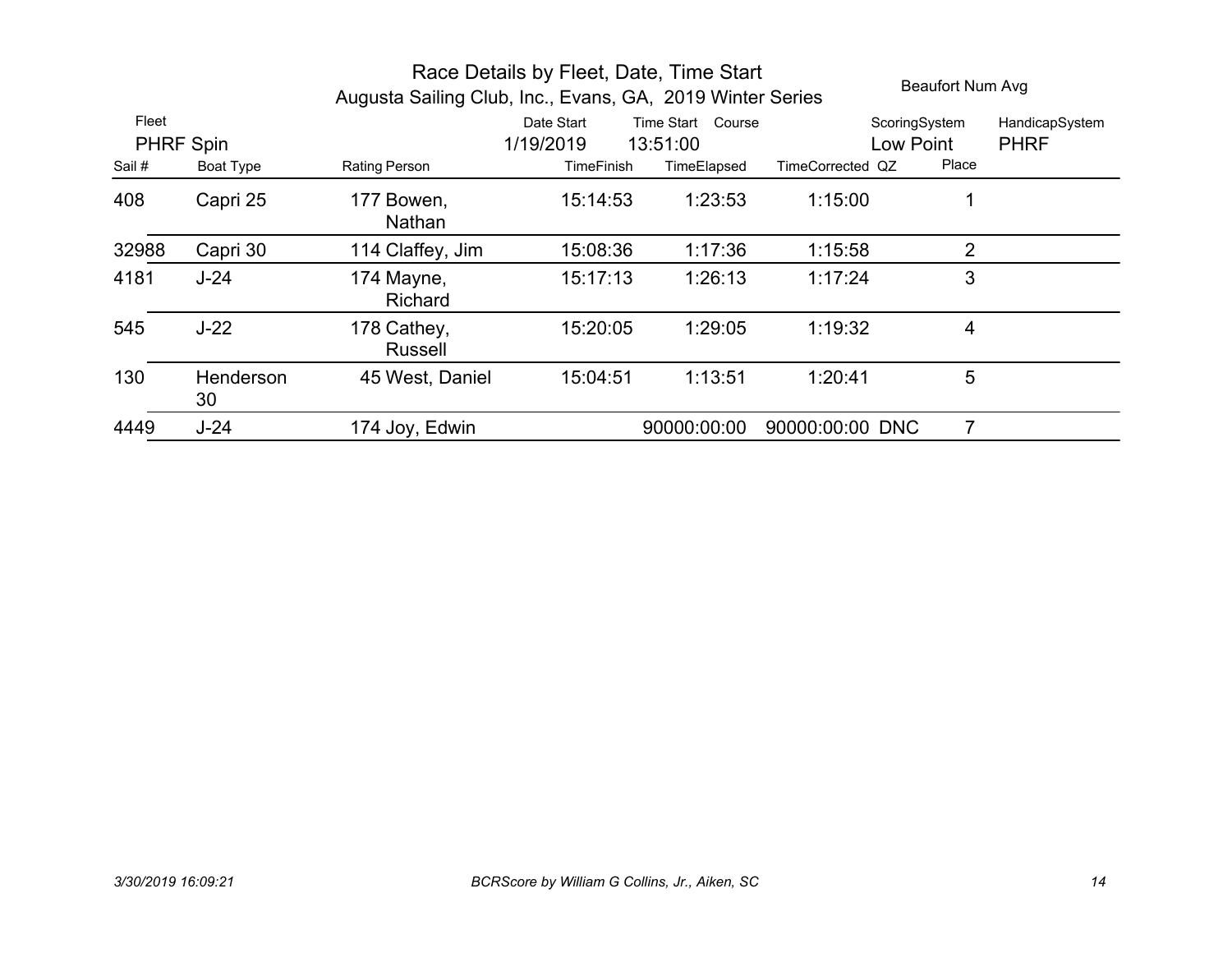|        | Beaufort Num Avg 2 |                        |            |                      |                  |                |                |
|--------|--------------------|------------------------|------------|----------------------|------------------|----------------|----------------|
| Fleet  |                    |                        | Date Start | Time Start<br>Course |                  | ScoringSystem  | HandicapSystem |
|        | PHRF Spin          |                        | 2/2/2019   | 12:06:00             |                  | Low Point      | <b>PHRF</b>    |
| Sail # | Boat Type          | Rating Person          | TimeFinish | TimeElapsed          | TimeCorrected QZ | Place          |                |
| 408    | Capri 25           | 177 Bowen,<br>Nathan   | 12:40:49   | 0:34:49              | 0:31:08          |                |                |
| 32988  | Capri 30           | 114 Claffey, Jim       | 12:39:31   | 0:33:31              | 0:32:49          | 2              |                |
| 4181   | $J-24$             | 174 Mayne,<br>Richard  | 12:43:01   | 0:37:01              | 0:33:14          | 3              |                |
| 130    | Henderson<br>30    | 45 West, Daniel        | 12:39:19   | 0:33:19              | 0:36:24          | 4              |                |
| 545    | $J-22$             | 178 Cathey,<br>Russell | 12:47:18   | 0:41:18              | 0:36:53          | $5\phantom{1}$ |                |
| 4449   | $J-24$             | 174 Joy, Edwin         |            | 90000:00:00          | 90000:00:00 DNC  | 7              |                |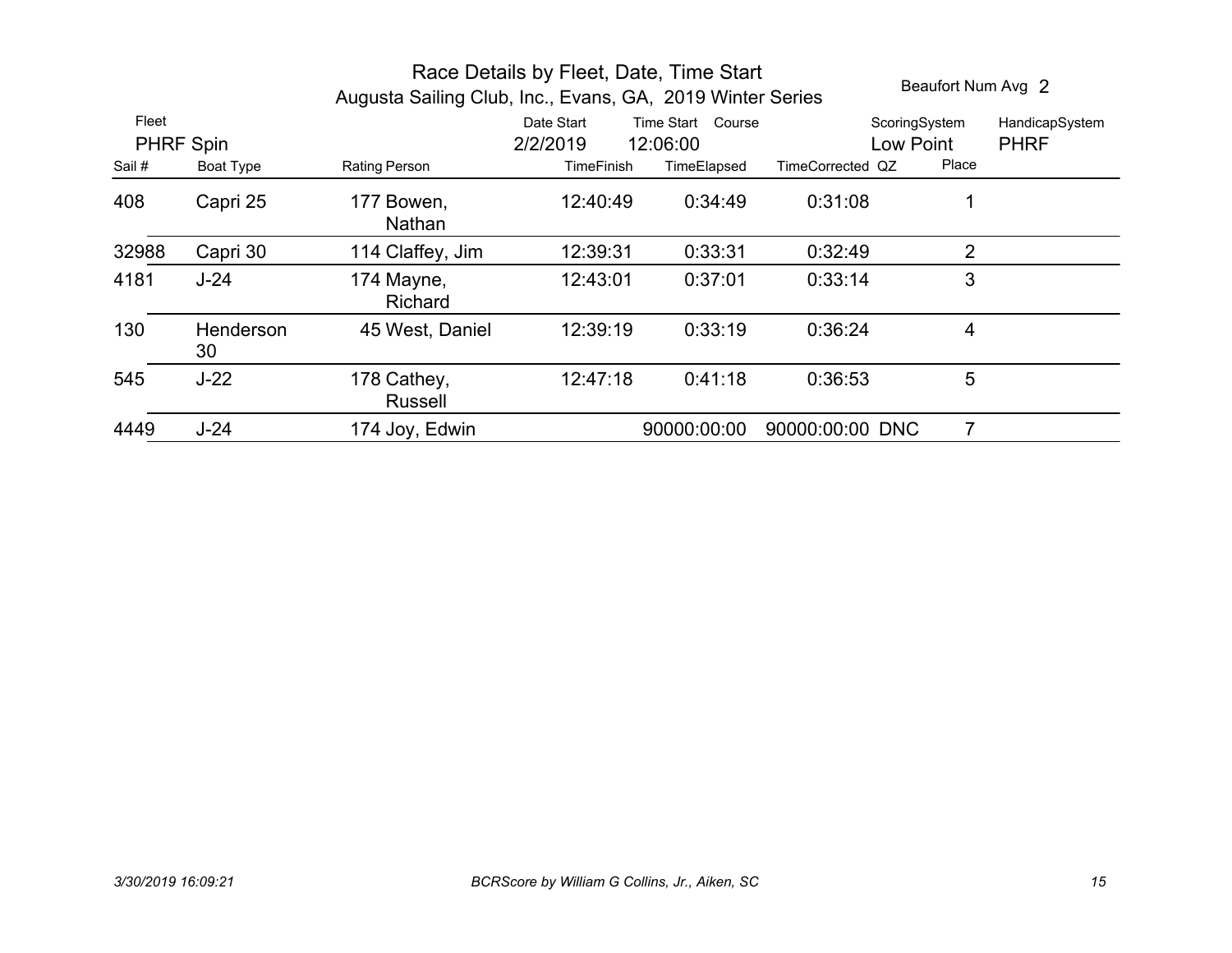|                    | Beaufort Num Avg |                                                           |                        |                                  |                  |                |                               |
|--------------------|------------------|-----------------------------------------------------------|------------------------|----------------------------------|------------------|----------------|-------------------------------|
| Fleet<br>PHRF Spin |                  | Augusta Sailing Club, Inc., Evans, GA, 2019 Winter Series | Date Start<br>2/2/2019 | Time Start<br>Course<br>12:57:00 | Low Point        | ScoringSystem  | HandicapSystem<br><b>PHRF</b> |
| Sail#              | Boat Type        | Rating Person                                             | <b>TimeFinish</b>      | TimeElapsed                      | TimeCorrected QZ | Place          |                               |
| 408                | Capri 25         | 177 Bowen,<br><b>Nathan</b>                               | 14:11:09               | 1:14:09                          | 1:06:18          |                |                               |
| 32988              | Capri 30         | 114 Claffey, Jim                                          | 14:05:45               | 1:08:45                          | 1:07:18          | $\overline{2}$ |                               |
| 4181               | $J-24$           | 174 Mayne,<br>Richard                                     | 14:13:39               | 1:16:39                          | 1:08:49          | 3              |                               |
| 130                | Henderson<br>30  | 45 West, Daniel                                           | 14:02:30               | 1:05:30                          | 1:11:33          | 4              |                               |
| 545                | $J-22$           | 178 Cathey,<br><b>Russell</b>                             | 14:28:57               | 1:31:57                          | 1:22:06          | 5              |                               |
| 4449               | $J-24$           | 174 Joy, Edwin                                            |                        | 90000:00:00                      | 90000:00:00 DNC  | 7              |                               |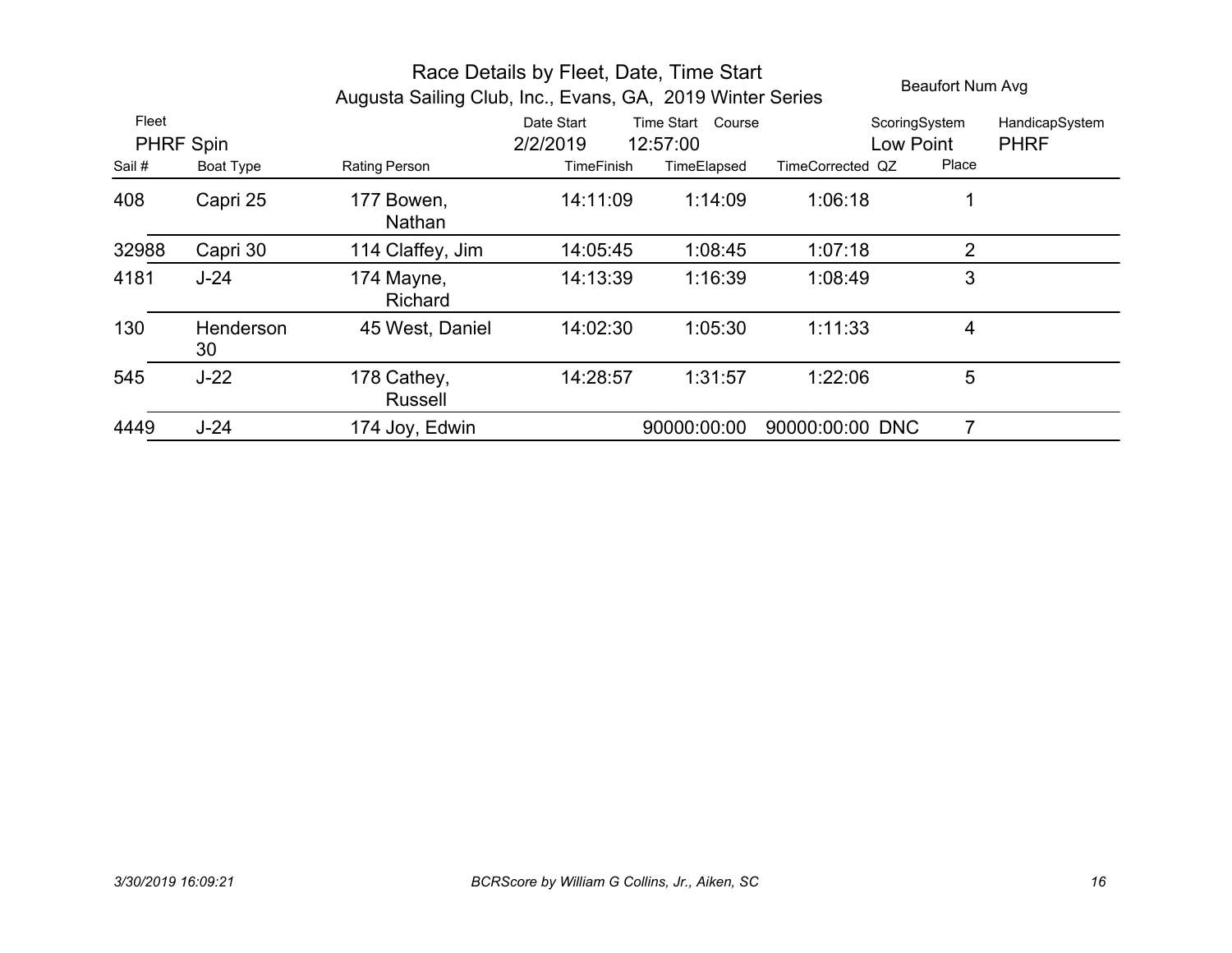|                                                 | Beaufort Num Avg 2 |                                                                                                                                                                              |          |             |                  |                                     |                               |  |
|-------------------------------------------------|--------------------|------------------------------------------------------------------------------------------------------------------------------------------------------------------------------|----------|-------------|------------------|-------------------------------------|-------------------------------|--|
| Fleet<br><b>PHRF Spin</b><br>Sail#<br>Boat Type |                    | Augusta Sailing Club, Inc., Evans, GA, 2019 Winter Series<br>Date Start<br>Time Start<br>Course<br>2/2/2019<br>14:36:00<br><b>TimeFinish</b><br>TimeElapsed<br>Rating Person |          |             | TimeCorrected QZ | ScoringSystem<br>Low Point<br>Place | HandicapSystem<br><b>PHRF</b> |  |
| 408                                             | Capri 25           | 177 Bowen,<br>Nathan                                                                                                                                                         | 15:19:23 | 0:43:23     | 0:38:47          |                                     |                               |  |
| 32988                                           | Capri 30           | 114 Claffey, Jim                                                                                                                                                             | 15:18:49 | 0.42:49     | 0:41:55          | 2                                   |                               |  |
| 4181                                            | $J-24$             | 174 Mayne,<br><b>Richard</b>                                                                                                                                                 | 15:23:30 | 0:47:30     | 0:42:39          | 3                                   |                               |  |
| 130                                             | Henderson<br>30    | 45 West, Daniel                                                                                                                                                              | 15:17:03 | 0:41:03     | 0:44:51          | 4                                   |                               |  |
| 545                                             | $J-22$             | 178 Cathey,<br>Russell                                                                                                                                                       |          | 90000:00:00 | 90000:00:00 DNS  | 6                                   |                               |  |
| 4449                                            | $J-24$             | 174 Joy, Edwin                                                                                                                                                               |          | 90000:00:00 | 90000:00:00 DNC  |                                     |                               |  |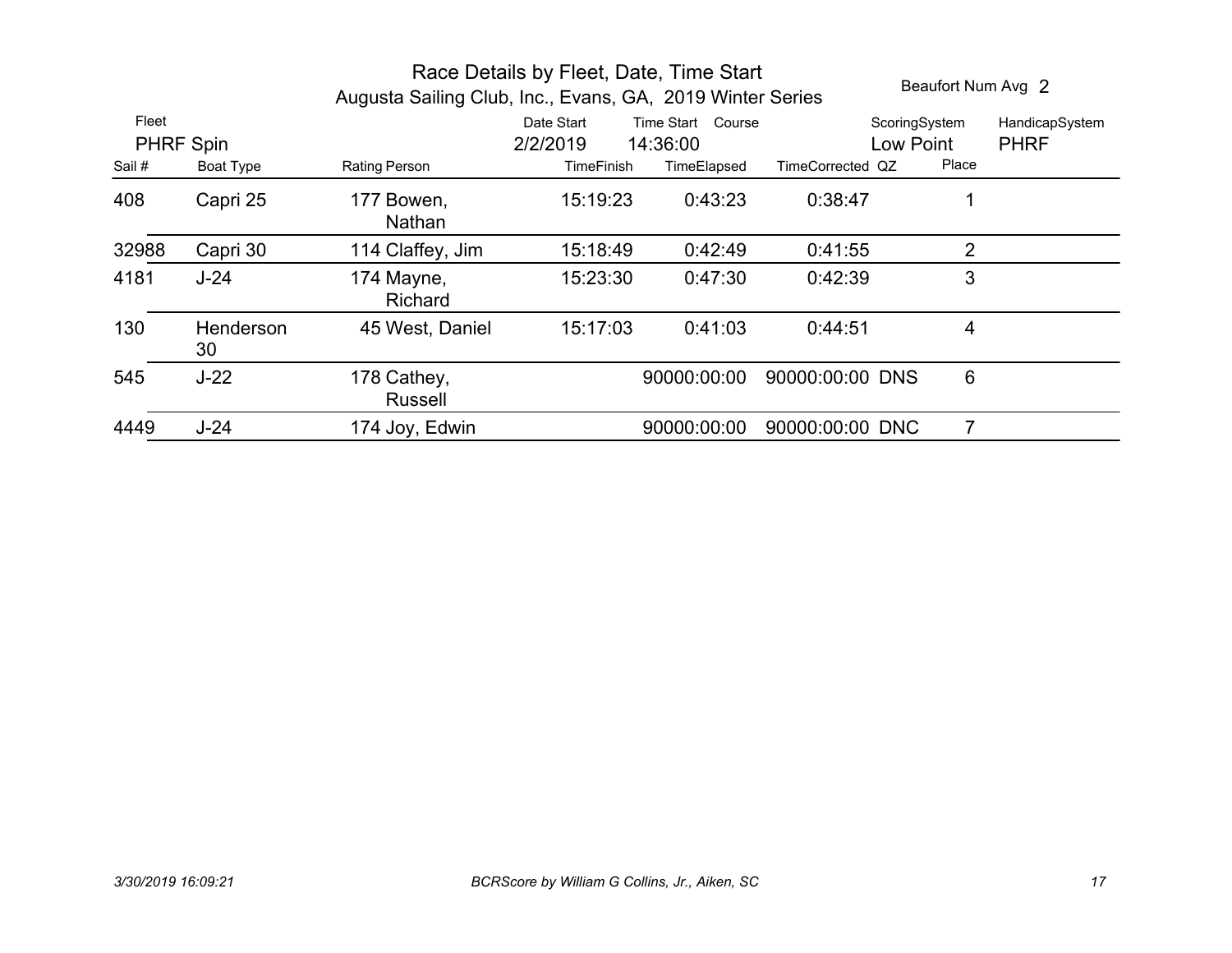| Race Details by Fleet, Date, Time Start<br>Augusta Sailing Club, Inc., Evans, GA, 2019 Winter Series |                 |                               |                                              |                                           |                               |                        | Beaufort Num Avg 3            |
|------------------------------------------------------------------------------------------------------|-----------------|-------------------------------|----------------------------------------------|-------------------------------------------|-------------------------------|------------------------|-------------------------------|
| Fleet<br>PHRF Spin<br>Sail #<br>Boat Type                                                            |                 | Rating Person                 | Date Start<br>2/16/2019<br><b>TimeFinish</b> | Time Start Course<br>12:00<br>TimeElapsed | Low Point<br>TimeCorrected QZ | ScoringSystem<br>Place | HandicapSystem<br><b>PHRF</b> |
| 32988                                                                                                | Capri 30        | 114 Claffey, Jim              | 12:45:50                                     | 0.45.50                                   | 0.44.52                       |                        |                               |
| 4181                                                                                                 | $J-24$          | 174 Mayne,<br>Richard         | 12:51:18                                     | 0:51:18                                   | 0:46:03                       | $\overline{2}$         |                               |
| 545                                                                                                  | $J-22$          | 178 Cathey,<br><b>Russell</b> | 13:01:18                                     | 1:01:18                                   | 0.54.44                       | 3                      |                               |
| 130                                                                                                  | Henderson<br>30 | 45 West, Daniel               |                                              | 90000:00:00                               | 90000:00:00 DNC               | $\overline{7}$         |                               |
| 408                                                                                                  | Capri 25        | Bowen,<br>177<br>Nathan       |                                              | 90000:00:00                               | 90000:00:00 DNC               | $\overline{7}$         |                               |
| 4449                                                                                                 | $J-24$          | 174 Joy, Edwin                |                                              | 90000:00:00                               | 90000:00:00 DNC               |                        |                               |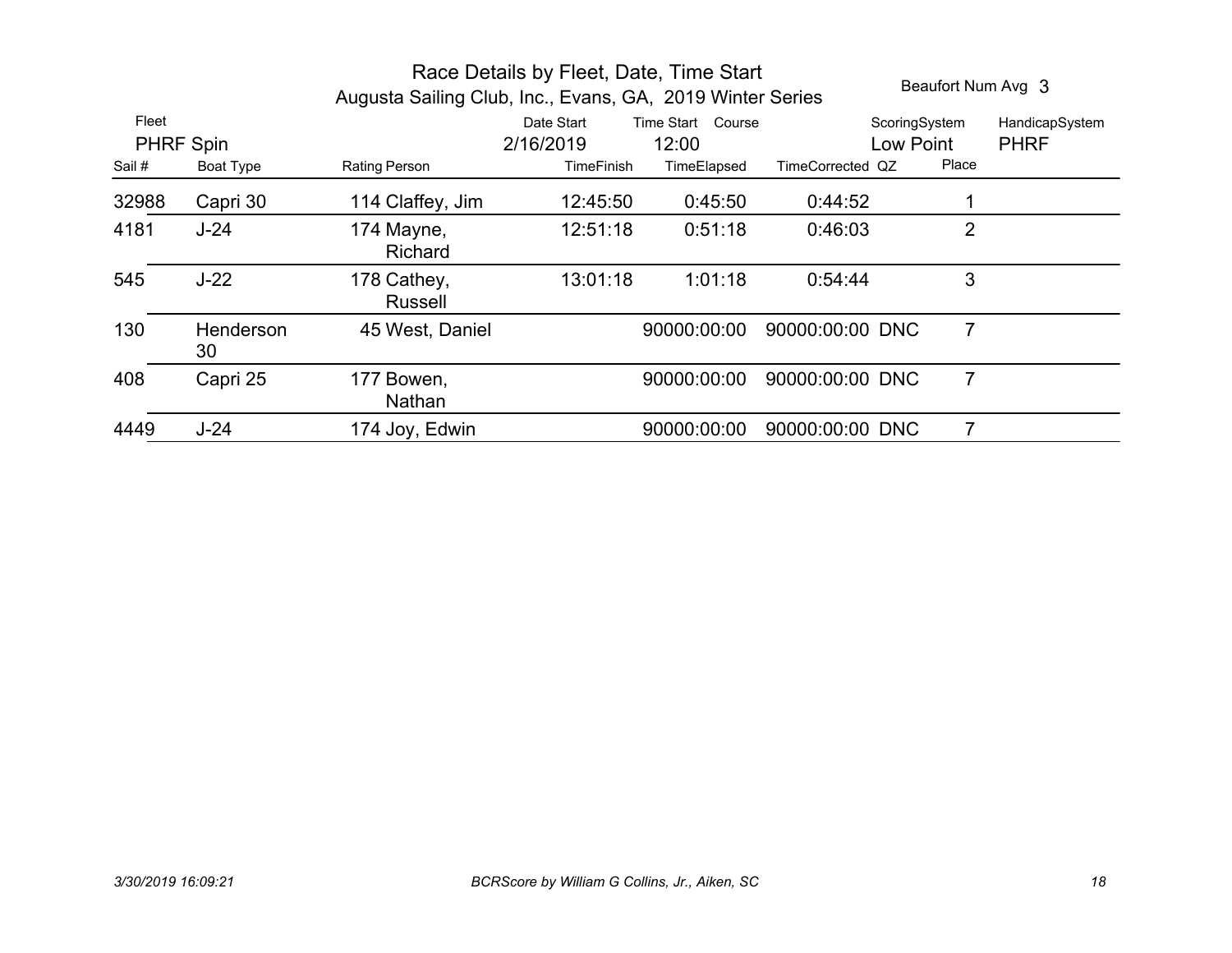|                    |                 | Beaufort Num Avg 3                                        |                         |                               |                  |                        |                               |
|--------------------|-----------------|-----------------------------------------------------------|-------------------------|-------------------------------|------------------|------------------------|-------------------------------|
| Fleet<br>PHRF Spin |                 | Augusta Sailing Club, Inc., Evans, GA, 2019 Winter Series | Date Start<br>2/16/2019 | Time Start Course<br>13:11:00 | Low Point        | ScoringSystem<br>Place | HandicapSystem<br><b>PHRF</b> |
| Sail#              | Boat Type       | Rating Person                                             | <b>TimeFinish</b>       | TimeElapsed                   | TimeCorrected QZ |                        |                               |
| 32988              | Capri 30        | 114 Claffey, Jim                                          | 14:05:35                | 0:54:35                       | 0:53:26          |                        |                               |
| 4181               | $J-24$          | 174 Mayne,<br><b>Richard</b>                              | 14:11:35                | 1:00:35                       | 0:54:23          | $\overline{2}$         |                               |
| 545                | $J-22$          | 178 Cathey,<br><b>Russell</b>                             | 14:21:13                | 1:10:13                       | 1:02:42          | 3                      |                               |
| 130                | Henderson<br>30 | 45 West, Daniel                                           |                         | 90000:00:00                   | 90000:00:00 DNC  | $\overline{7}$         |                               |
| 408                | Capri 25        | Bowen,<br>177<br>Nathan                                   |                         | 90000:00:00                   | 90000:00:00 DNC  | $\overline{7}$         |                               |
| 4449               | $J-24$          | 174 Joy, Edwin                                            |                         | 90000:00:00                   | 90000:00:00 DNC  |                        |                               |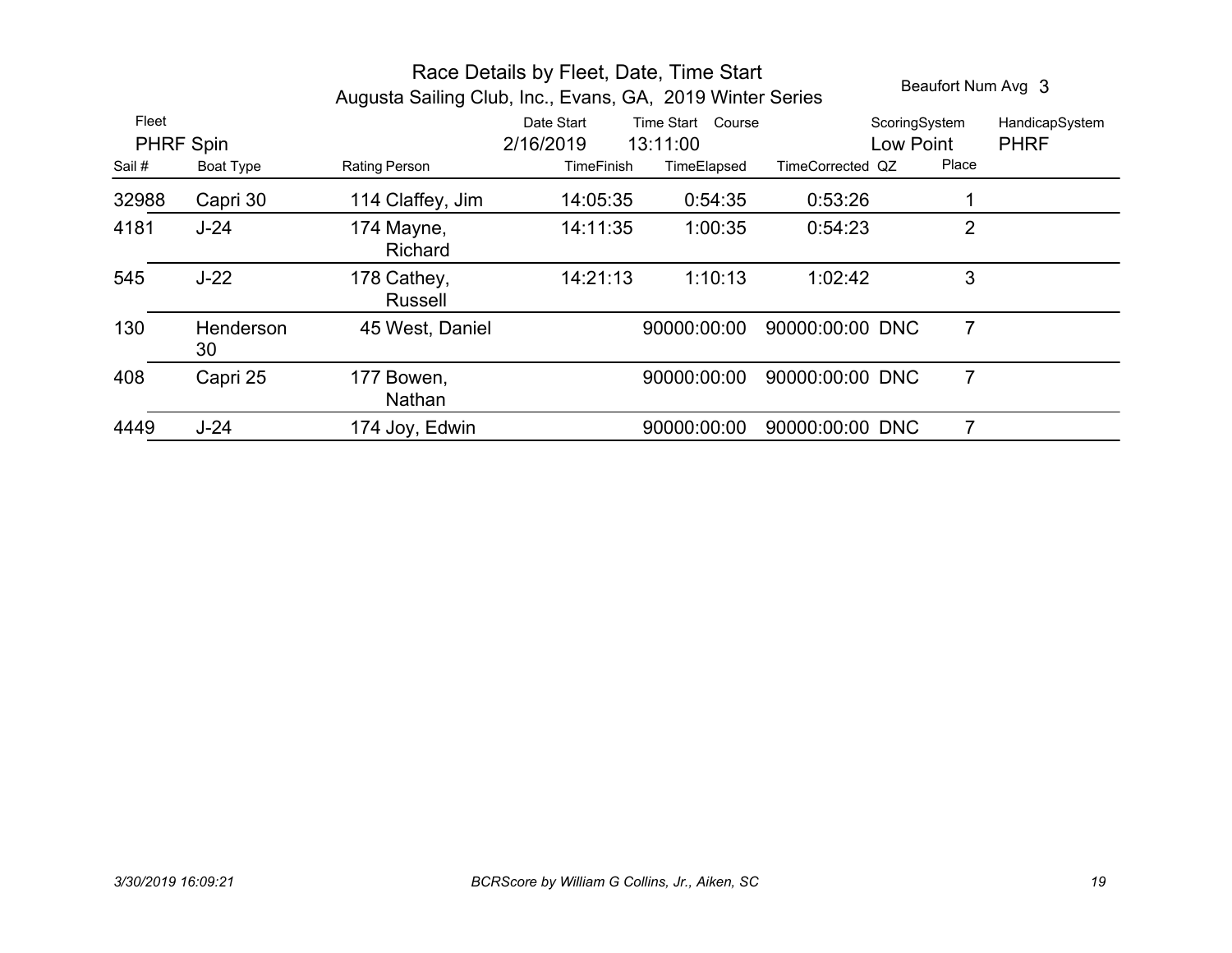|                                          |                 | Beaufort Num Avg 3                                                                                                                                                                                       |          |             |                 |                                     |                               |
|------------------------------------------|-----------------|----------------------------------------------------------------------------------------------------------------------------------------------------------------------------------------------------------|----------|-------------|-----------------|-------------------------------------|-------------------------------|
| Fleet<br>PHRF Spin<br>Sail#<br>Boat Type |                 | Augusta Sailing Club, Inc., Evans, GA, 2019 Winter Series<br>Date Start<br>Time Start<br>Course<br>2/16/2019<br>14:32:00<br><b>Rating Person</b><br><b>TimeFinish</b><br>TimeElapsed<br>TimeCorrected QZ |          |             |                 | ScoringSystem<br>Low Point<br>Place | HandicapSystem<br><b>PHRF</b> |
| 4181                                     | $J-24$          | 174 Mayne,<br>Richard                                                                                                                                                                                    | 15:19:03 | 0:47:03     | 0:42:14         |                                     |                               |
| 32988                                    | Capri 30        | 114 Claffey, Jim                                                                                                                                                                                         | 15:17:33 | 0:45:33     | 0:44:35         | 2                                   |                               |
| 545                                      | $J-22$          | 178 Cathey,<br><b>Russell</b>                                                                                                                                                                            | 15:24:33 | 0:52:33     | 0:46:55         | 3                                   |                               |
| 130                                      | Henderson<br>30 | 45 West, Daniel                                                                                                                                                                                          |          | 90000:00:00 | 90000:00:00 DNC | $\overline{7}$                      |                               |
| 408                                      | Capri 25        | Bowen,<br>177<br>Nathan                                                                                                                                                                                  |          | 90000:00:00 | 90000:00:00 DNC | 7                                   |                               |
| 4449                                     | $J-24$          | 174 Joy, Edwin                                                                                                                                                                                           |          | 90000:00:00 | 90000:00:00 DNC |                                     |                               |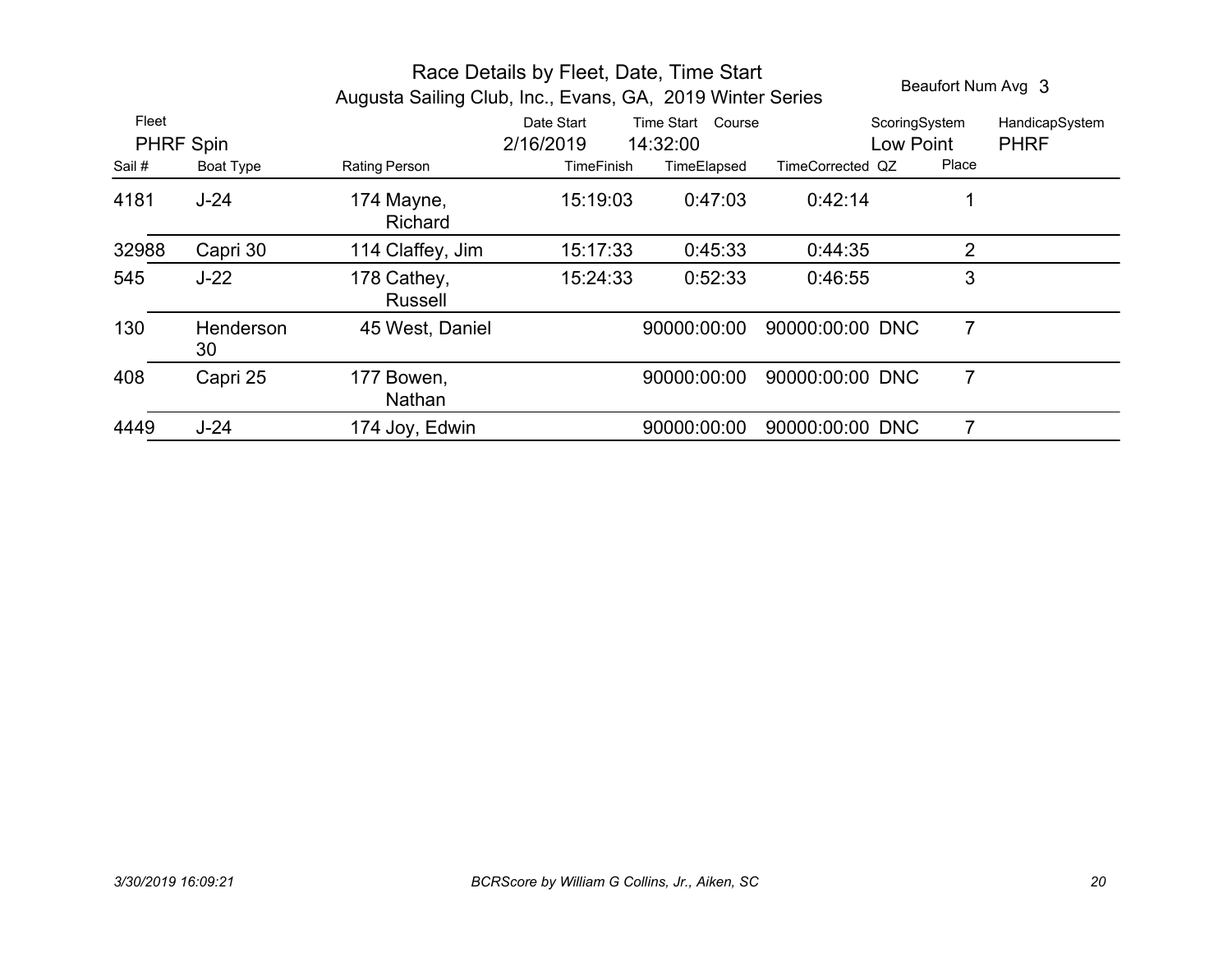|       |                 | Beaufort Num Avg              |                   |                      |                  |                |                |
|-------|-----------------|-------------------------------|-------------------|----------------------|------------------|----------------|----------------|
| Fleet |                 |                               | Date Start        | Time Start<br>Course |                  | ScoringSystem  | HandicapSystem |
|       | PHRF Spin       |                               | 3/2/2019          | 12:06                |                  | Low Point      | <b>PHRF</b>    |
| Sail# | Boat Type       | Rating Person                 | <b>TimeFinish</b> | TimeElapsed          | TimeCorrected QZ | Place          |                |
| 408   | Capri 25        | 177 Bowen,<br><b>Nathan</b>   | 12:52:48          | 0:46:48              | 0:41:51          |                |                |
| 4181  | $J-24$          | 174 Mayne,<br>Richard         | 12:58:30          | 0:52:30              | 0:47:08          | $\overline{2}$ |                |
| 32988 | Capri 30        | 114 Claffey, Jim              | 12:54:42          | 0:48:42              | 0.47:40          | 3              |                |
| 130   | Henderson<br>30 | 45 West, Daniel               |                   | 90000:00:00          | 90000:00:00 DNC  | 7              |                |
| 545   | $J-22$          | 178 Cathey,<br><b>Russell</b> |                   | 90000:00:00          | 90000:00:00 DNC  | 7              |                |
| 4449  | $J-24$          | 174 Joy, Edwin                |                   | 90000:00:00          | 90000:00:00 DNC  |                |                |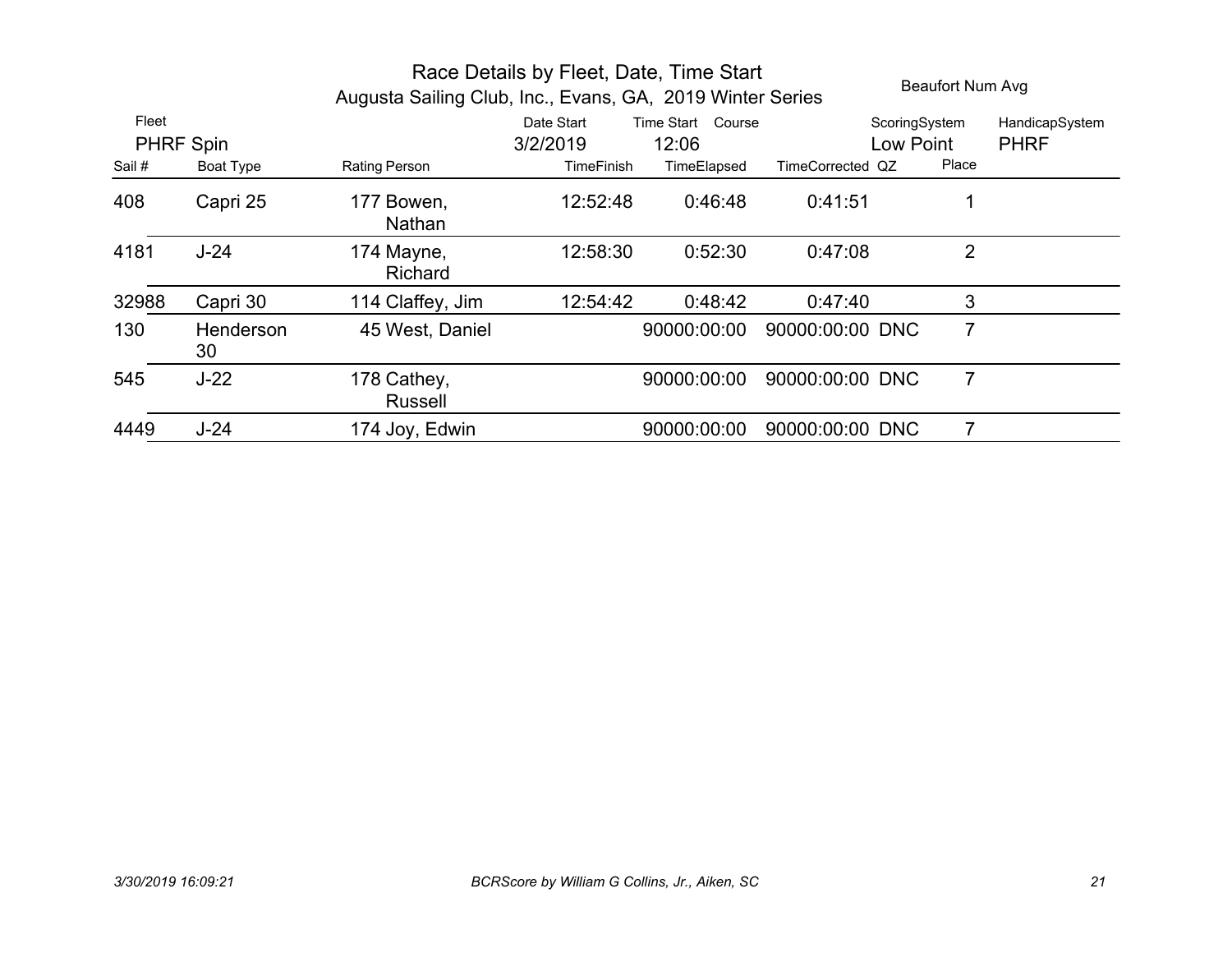|        | Beaufort Num Avg 3 |                               |                                 |             |                  |                |                |
|--------|--------------------|-------------------------------|---------------------------------|-------------|------------------|----------------|----------------|
| Fleet  |                    |                               | Date Start<br>Time Start Course |             |                  |                | HandicapSystem |
|        | <b>PHRF Spin</b>   |                               | 3/16/2019                       | 12:00:00    |                  | Low Point      | <b>PHRF</b>    |
| Sail # | Boat Type          | Rating Person                 | <b>TimeFinish</b>               | TimeElapsed | TimeCorrected QZ | Place          |                |
| 130    | Henderson<br>30    | 45 West, Daniel               | 12:24:28                        | 0:24:28     | 0.26:44          |                |                |
| 545    | $J-22$             | 178 Cathey,<br><b>Russell</b> | 12:32:50                        | 0:32:50     | 0:29:19          | $\overline{2}$ |                |
| 32988  | Capri 30           | 114 Claffey, Jim              | 12:30:09                        | 0:30:09     | 0:29:31          | 3              |                |
| 4181   | $J-24$             | 174 Mayne,<br>Richard         | 12:33:02                        | 0:33:02     | 0:29:39          | 4              |                |
| 4449   | $J-24$             | 174 Joy, Edwin                | 12:38:03                        | 0:38:03     | 0:34:10          | 5              |                |
| 408    | Capri 25           | 177 Bowen,<br>Nathan          |                                 | 90000:00:00 | 90000:00:00 DNC  | $\overline{7}$ |                |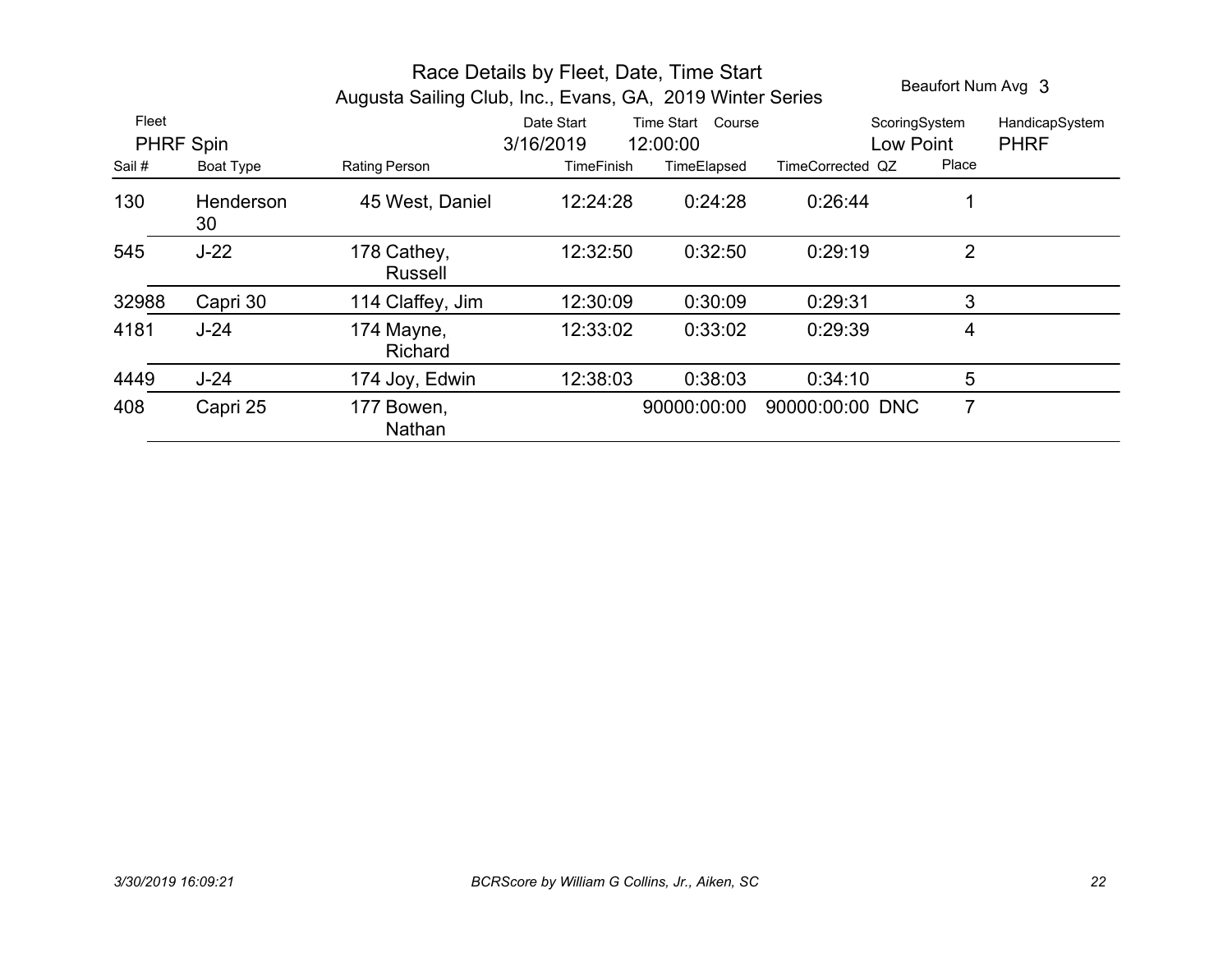|        | Beaufort Num Avg 3 |                               |                   |                   |                  |               |                |
|--------|--------------------|-------------------------------|-------------------|-------------------|------------------|---------------|----------------|
| Fleet  |                    |                               | Date Start        | Time Start Course |                  | ScoringSystem | HandicapSystem |
|        | PHRF Spin          |                               | 3/16/2019         | 13:08:00          | Low Point        |               | <b>PHRF</b>    |
| Sail # | Boat Type          | Rating Person                 | <b>TimeFinish</b> | TimeElapsed       | TimeCorrected QZ | Place         |                |
| 4449   | $J-24$             | 174 Joy, Edwin                | 13:57:59          | 0:49:59           | 0:44:52          |               |                |
| 32988  | Capri 30           | 114 Claffey, Jim              | 13:54:44          | 0:46:44           | 0.45.45          | 2             |                |
| 130    | Henderson<br>30    | 45 West, Daniel               | 13:49:57          | 0:41:57           | 0:45:50          | 3             |                |
| 545    | $J-22$             | 178 Cathey,<br><b>Russell</b> | 14:01:31          | 0:53:31           | 0:47:47          | 4             |                |
| 4181   | $J-24$             | 174 Mayne,<br>Richard         | 14:08:07          | 1:00:07           | 0:53:58          | 5             |                |
| 408    | Capri 25           | 177 Bowen,<br>Nathan          |                   | 90000:00:00       | 90000:00:00 DNC  | 7             |                |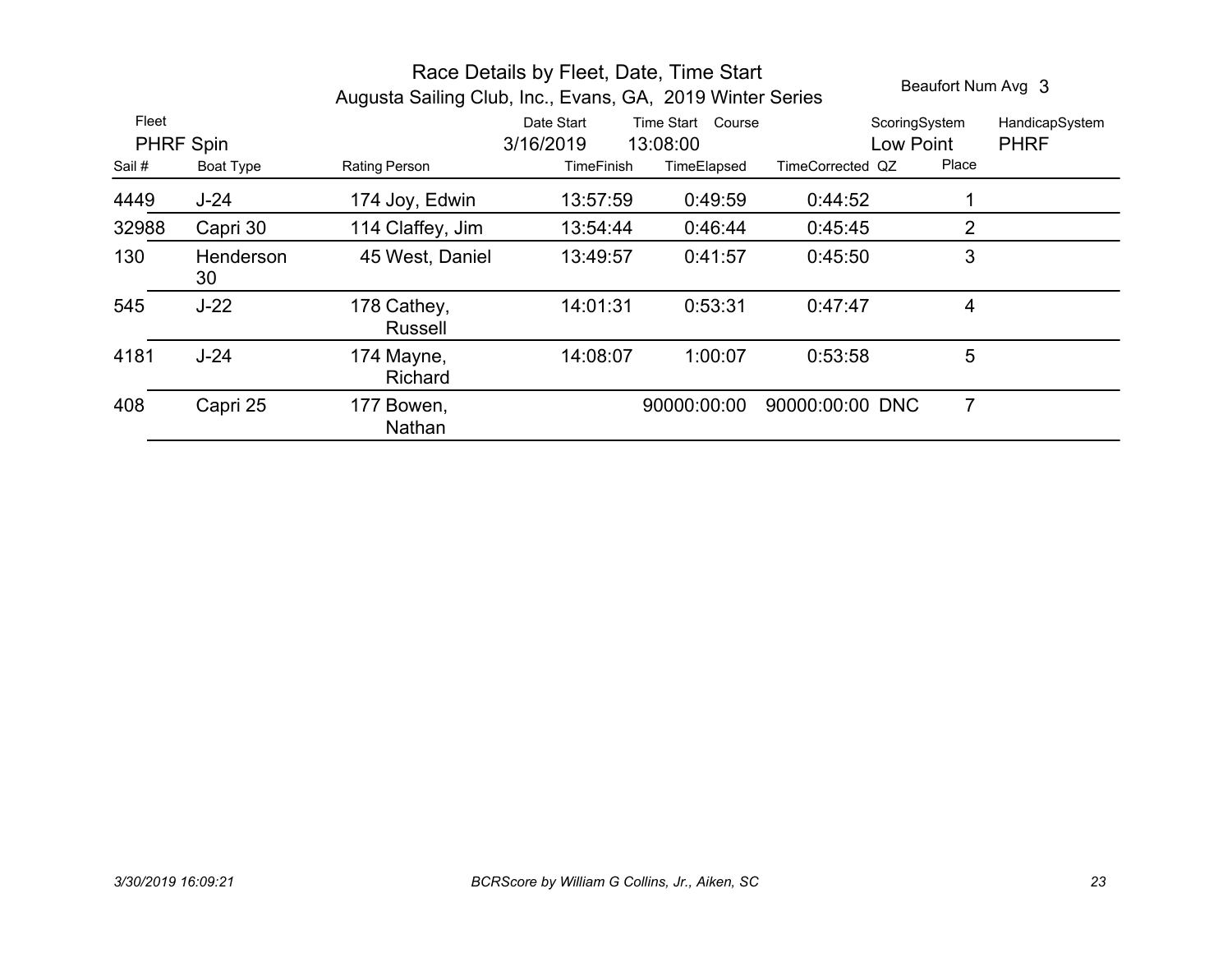|       | Beaufort Num Avg 3 |                               |                                    |             |                  |                |                |
|-------|--------------------|-------------------------------|------------------------------------|-------------|------------------|----------------|----------------|
| Fleet |                    |                               | Time Start<br>Course<br>Date Start |             |                  | ScoringSystem  | HandicapSystem |
|       | PHRF Spin          |                               | 3/16/2019                          | 14:15:00    |                  | Low Point      | <b>PHRF</b>    |
| Sail# | Boat Type          | <b>Rating Person</b>          | <b>TimeFinish</b>                  | TimeElapsed | TimeCorrected QZ | Place          |                |
| 130   | Henderson<br>30    | 45 West, Daniel               | 15:15:09                           | 1:00:09     | 1:05:43          | 1              |                |
| 32988 | Capri 30           | 114 Claffey, Jim              | 15:24:28                           | 1:09:28     | 1:08:00          | $\overline{2}$ |                |
| 4449  | $J-24$             | 174 Joy, Edwin                | 15:34:26                           | 1:19:26     | 1:11:19          | 3              |                |
| 4181  | $J-24$             | 174 Mayne,<br>Richard         | 15:39:30                           | 1:24:30     | 1:15:52          | 4              |                |
| 545   | $J-22$             | 178 Cathey,<br><b>Russell</b> | 15:41:27                           | 1:26:27     | 1:17:11          | 5              |                |
| 408   | Capri 25           | 177 Bowen,<br>Nathan          |                                    | 90000:00:00 | 90000:00:00 DNC  | 7              |                |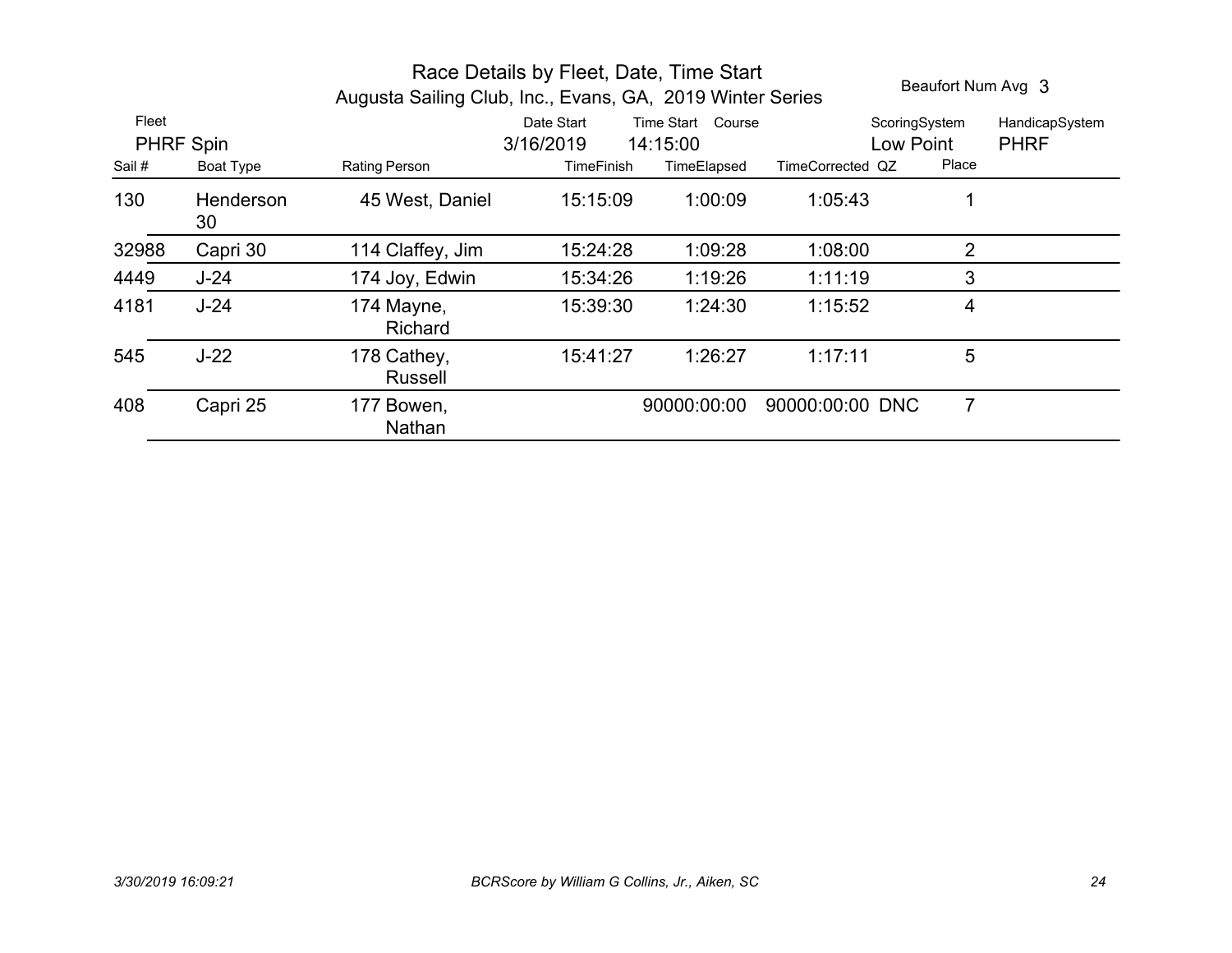|                    | Race Details by Fleet, Date, Time Start<br>Augusta Sailing Club, Inc., Evans, GA, 2019 Winter Series |                        |                         |                            |                  |                            | Beaufort Num Avg              |  |
|--------------------|------------------------------------------------------------------------------------------------------|------------------------|-------------------------|----------------------------|------------------|----------------------------|-------------------------------|--|
| Fleet<br>PHRF Spin |                                                                                                      |                        | Date Start<br>3/30/2019 | Time Start Course<br>12:50 |                  | ScoringSystem<br>Low Point | HandicapSystem<br><b>PHRF</b> |  |
| Sail #             | Boat Type                                                                                            | Rating Person          | <b>TimeFinish</b>       | TimeElapsed                | TimeCorrected QZ | Place                      |                               |  |
| 4449               | $J-24$                                                                                               | 174 Joy, Edwin         | 13:20:57                | 0:30:57                    | 0.27:47          |                            |                               |  |
| 32988              | Capri 30                                                                                             | 114 Claffey, Jim       | 13:25:29                | 0:35:29                    | 0.34.44          | $\overline{2}$             |                               |  |
| 130                | Henderson<br>30                                                                                      | 45 West, Daniel        | 13:26:47                | 0:36:47                    | 0:40:11          | 3                          |                               |  |
| 4181               | $J-24$                                                                                               | 174 Mayne,<br>Richard  |                         | 90000:00:00                | 90000:00:00 DNF  | 5                          |                               |  |
| 545                | $J-22$                                                                                               | 178 Cathey,<br>Russell |                         | 90000:00:00                | 90000:00:00 DNC  | 7                          |                               |  |
| 408                | Capri 25                                                                                             | 177 Bowen,<br>Nathan   |                         | 90000:00:00                | 90000:00:00 DNC  | $\overline{7}$             |                               |  |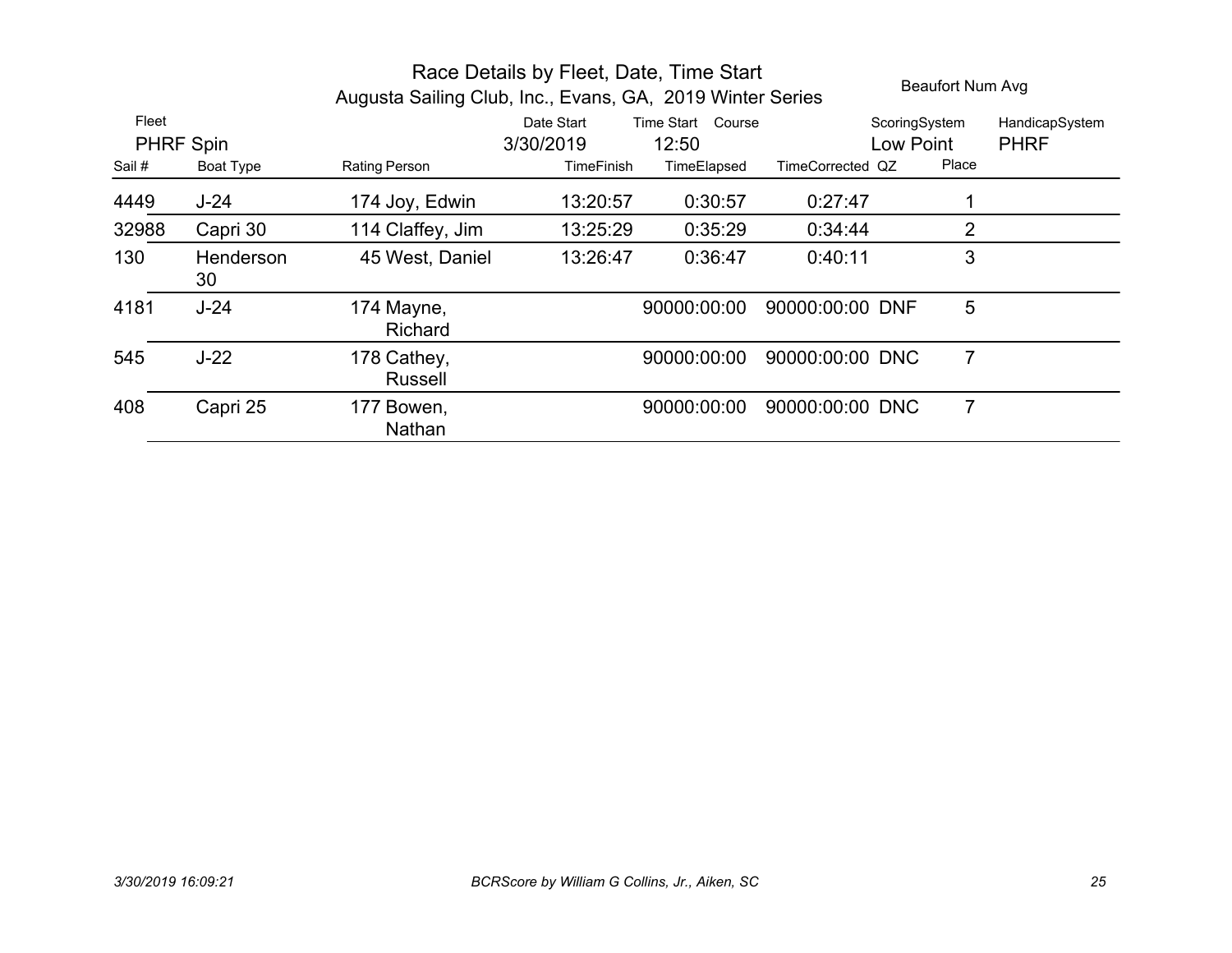|           | Race Details by Fleet, Date, Time Start<br>Augusta Sailing Club, Inc., Evans, GA, 2019 Winter Series |                               |                   |                      |                  | Beaufort Num Avg |                |  |
|-----------|------------------------------------------------------------------------------------------------------|-------------------------------|-------------------|----------------------|------------------|------------------|----------------|--|
| Fleet     |                                                                                                      |                               | Date Start        | Time Start<br>Course |                  | ScoringSystem    | HandicapSystem |  |
| PHRF Spin |                                                                                                      |                               | 3/30/2019         | 13:37                | Low Point        |                  | <b>PHRF</b>    |  |
| Sail #    | Boat Type                                                                                            | <b>Rating Person</b>          | <b>TimeFinish</b> | TimeElapsed          | TimeCorrected QZ | Place            |                |  |
| 4449      | $J-24$                                                                                               | 174 Joy, Edwin                | 14:15:28          | 0:38:28              | 0:34:32          |                  |                |  |
| 32988     | Capri 30                                                                                             | 114 Claffey, Jim              | 14:14:17          | 0:37:17              | 0:36:30          | 2                |                |  |
| 130       | Henderson<br>30                                                                                      | 45 West, Daniel               | 14:10:47          | 0:33:47              | 0:36:54          | 3                |                |  |
| 4181      | $J-24$                                                                                               | 174 Mayne,<br>Richard         |                   | 90000:00:00          | 90000:00:00 DNS  | 5                |                |  |
| 545       | $J-22$                                                                                               | 178 Cathey,<br><b>Russell</b> |                   | 90000:00:00          | 90000:00:00 DNC  | 7                |                |  |
| 408       | Capri 25                                                                                             | 177 Bowen,<br>Nathan          |                   | 90000:00:00          | 90000:00:00 DNC  | 7                |                |  |